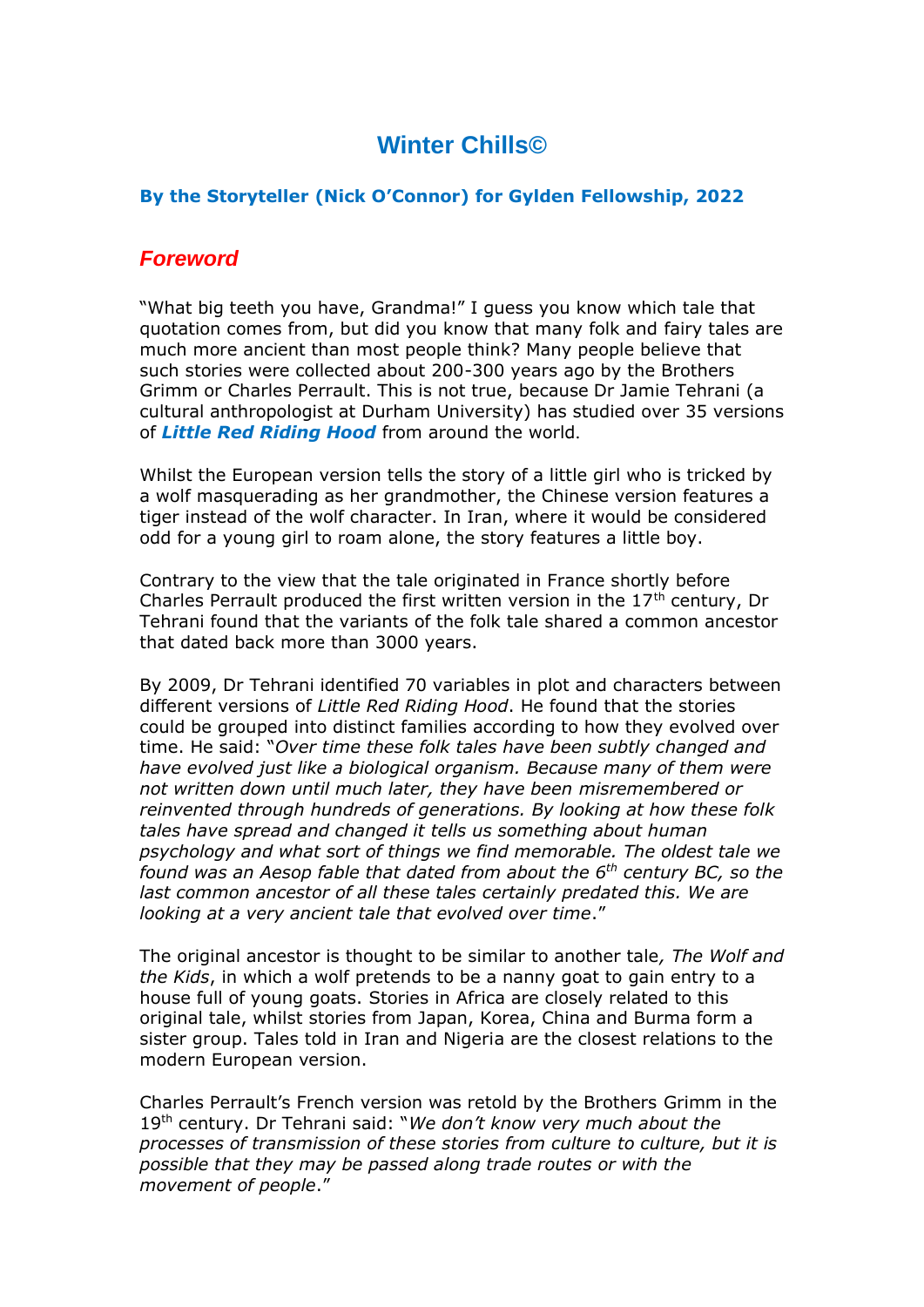Not all similarities in folklore and fairy tales can be attributed to mass migrations like the slave trade or settlers moving from one continent to another. To be fair, some cross-cultural influence can be seen from such migrations and it is possible that, in a century or so, some common folk tales in Western Europe will have their roots in Syrian or Afghan folklore. What is certain is that the oldest known fairy/folk tales in written form date from ancient Egypt in about 1300 BCE, but the key fact is that most such tales were delivered in the oral tradition. The role of storytellers was vital to many ancient communities as a news service as much as a type of entertainment. Storytellers were people who told and wrote stories, were prized by early settlements and were probably responsible for the spread of tales across countries. Did these folktales travel across continents with the earliest Scandinavian explorers or Phoenician slavers? That is a question for future research.

Meanwhile, the question for this storyteller is one of **provenance**. All tellers of tales seek to embellish their stories for their listeners. That holds as true for a Celtic or Saxon storyteller as a performance artist today who recounts Arthurian legends. The stories in this volume all come from England and have been verified through historical research for places and dates. Where possible, actual dates and locations have been included for provenance.

It is worth saying too that these tales are all designed for **performance**, perhaps in a community group setting or for reading to a child at bedtime, albeit some of the tales may be a little scary for younger children! It should be noted that folklore tends to fall into three main types:

- Accounts of historical events.
- Attributed stories, namely tales surrounding real people.
- Tales that reflect common folklore themes.

Some of you may have heard a few of these tales before, perhaps from me telling them at a *Spriggan Mist Ghostly Tales* gig or at a moot event. It's like song lyrics – does one lose out through hearing a song again? In the early Middle Ages, storytellers would travel from village to village and the audience would expect to hear stirring tales of knights, dragons, monsters and heroic deeds.

Quite often, I'll be asked by a listener whether a tale is true. With this collection, practically every tale is rooted in verifiable facts or personal testimony. I guess it depends upon whether one believes in ghosts, demons, vampires or werewolves. All I can say is that these tales come from all over England, from the 9<sup>th</sup> century to present-day and most can be traced, which is the best result for any storyteller!

The collection is dedicated to all those in the Gylden Community who love stories – you know who you are! So, off we go with the traditional opener, "Once upon a time".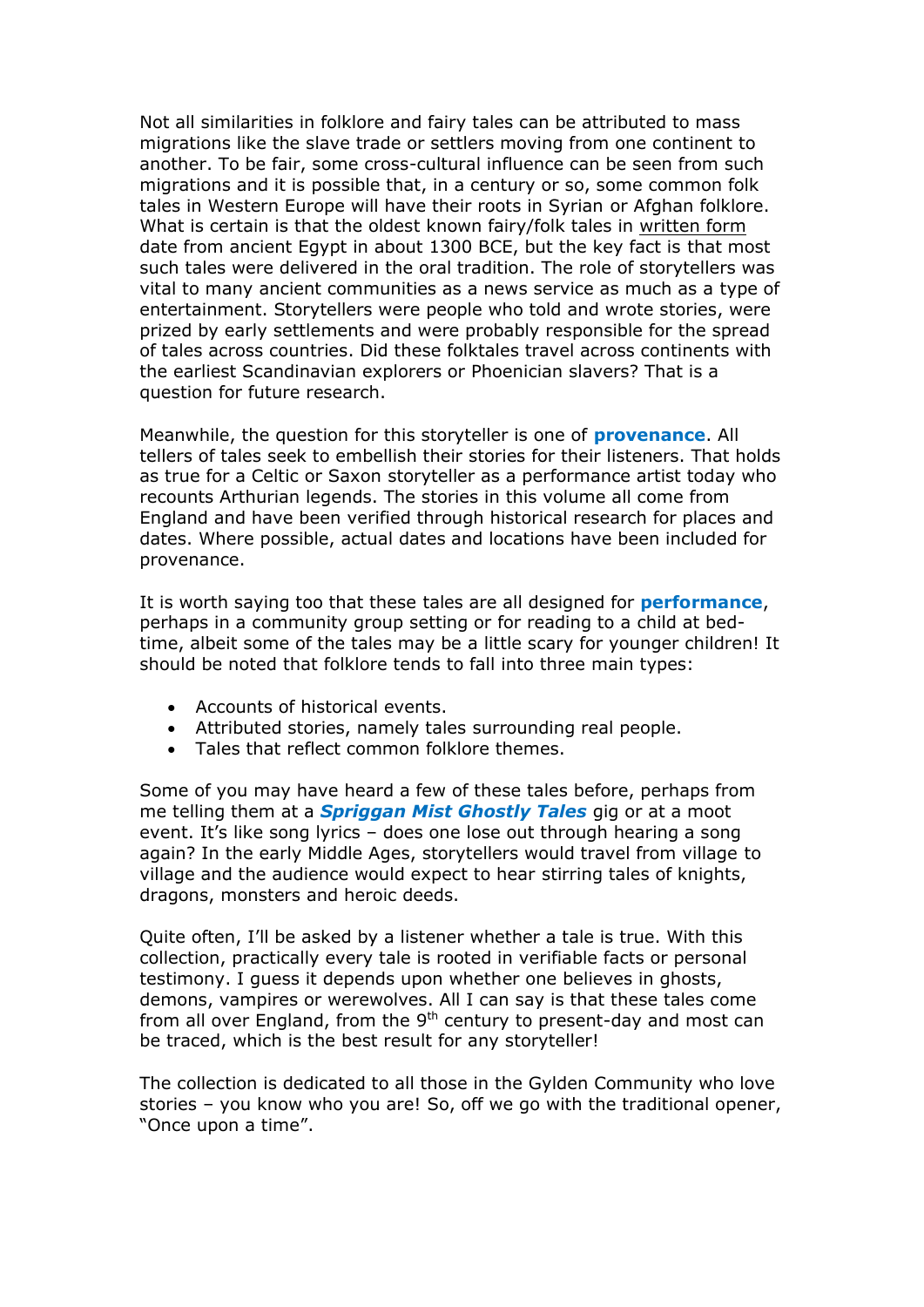#### *Contents*

A Christmas Journey The Devil's Hoof Prints Yealmpton Church The Hellhound The Lady with the Lantern Gedney Dyke Ludlow Castle The Phantom Ship The Haunted Cinema The Revenant The Screaming Skull The Noisy Ghost of Burton Agnes Hall The Mistletoe Bough A Farmer's Murder Kingley Vale and the Bosham Bell The Beaminster Ghost Joseph Hempsall's Ghost Jenny Greenteeth The Bird of Death Chambercombe Manor Berry Pomeroy Castle Pluckley Ghosts Ghostly Nuns Bleeding Hearts The Daemon Cat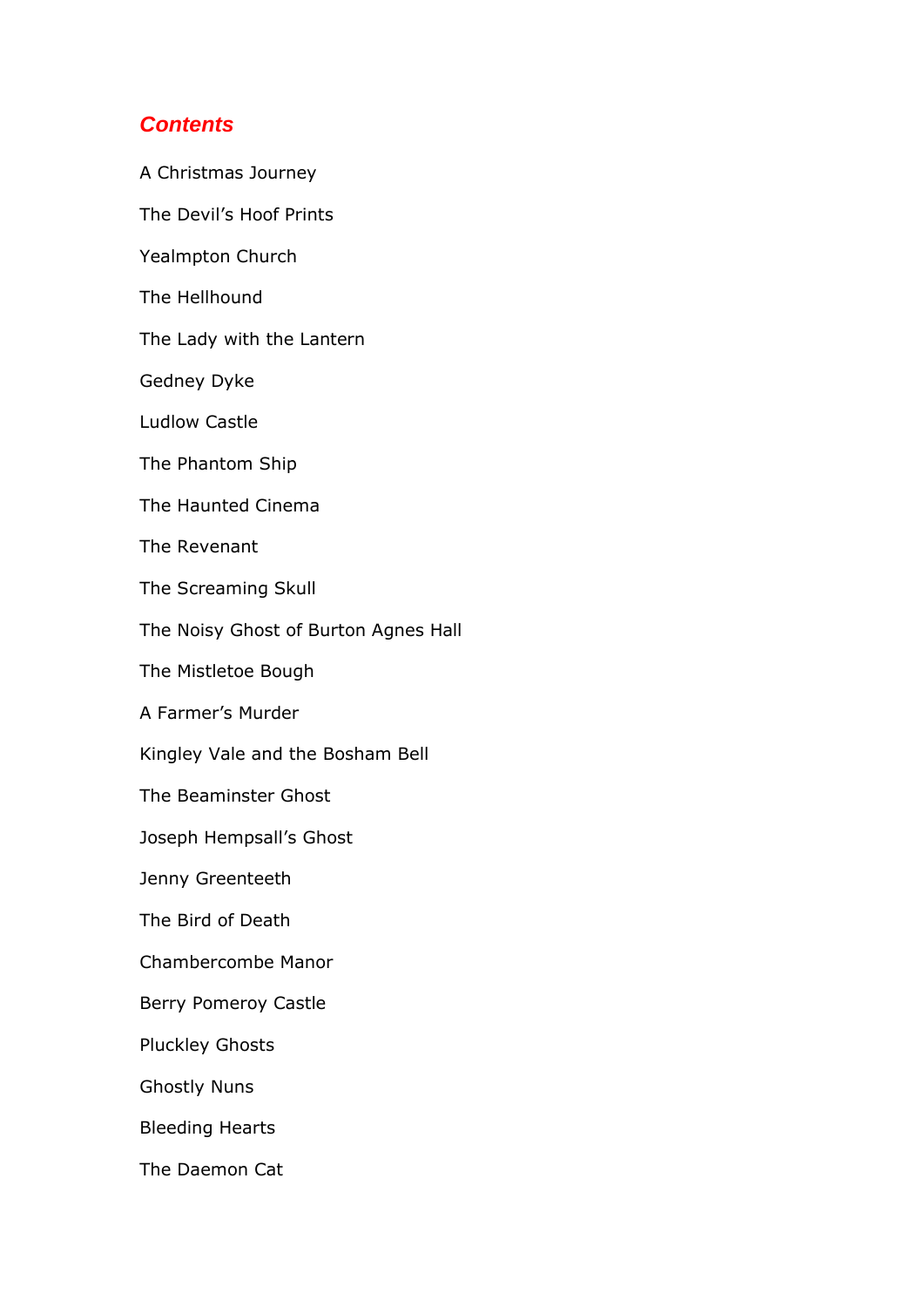### *1. A Christmas Journey*

This tale comes from North Devon in 1825 and concerns an interesting experience of a Mr Ackroyd and his wife, when travelling from Tawton to Great Torrington for Christmastide. They had chosen to travel on the road by the River Torridge, snow was on the ground and their carriage wheels kept slipping on the ice. It was late afternoon and dusk was drawing in, but 'twas not far from Torrington when the Ackroyds came to a great gateway leading to a wide drive.

The drive had woods on both sides, but beyond the trees, the Ackroyds could dimly see the outlines of a large mansion, brilliantly lit up. Mr Ackroyd decided to stop and call in, just to make sure they were still on the right road.

As the Ackroyd carriage came nearer to the house, both husband and wife could see that there was some sort of Christmas feast going on – hundreds of shining candles could be seen through the large windows and many people in medieval fancy-dress were apparent.

Mr Ackroyd stopped the carriage outside the main door, where two footmen stood to welcome visitors. Mr Ackroyd asked if he and his wife were on the right road for Great Torrington and a footman went inside to ask.

After a moment, the owner of the house came out to greet the visitors. He was dressed in red and black velvet robes, dark of hair and with many jewelled rings on his fingers. He invited Mr and Mrs Ackroyd inside to join the feast, but Mrs Ackroyd declined, claiming their friends would be worried about them.

Mr Ackroyd himself was not keen on staying. He felt that the owner was menacing, even cruel. So, he thanked the owner for his invitation and the footmen, the carriage was turned around and the Ackroyds returned to the main road.

When they reached Great Torrington and told their friends about their journey, they learned that no house had existed in that place since the mid-1300s! **But**, there had been a mansion, Dolton Manor, which had been the residence of a wicked brother and sister who lured visitors inside to their deaths – the manor house had fallen into ruin since then.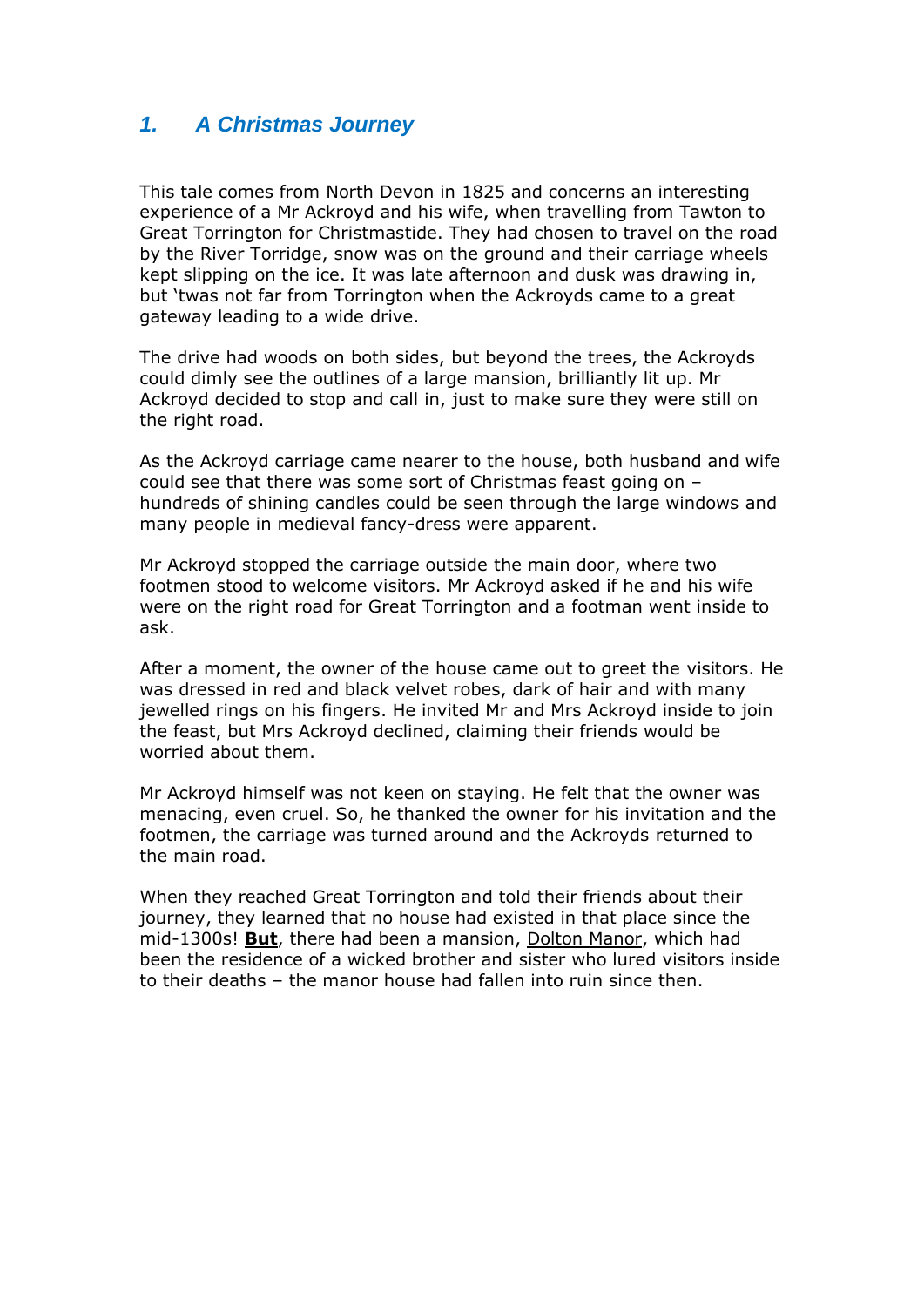### *2. The Devil's Hoof Prints*

Imagine to yourself to be in Devon during the winter of 1855. It's the morning of 8 February, there was a fall of snow in the night, followed by a slight thaw and then a sharp frost. The ground is both icy and snowy. Your house is on the Exe estuary, just south of Exeter and in a small village and what is the first thing that you see?

Apart from the white covering to the houses and fields, the next thing that catches your eye is the trail of cloven hoof prints that go down the road in front of you – like a small horse or donkey. Your eye follows the hoof prints: not only are there no footprints walking alongside, but the hoof marks are fresh and not covered by last night's snow.

Then you realise something even stranger. The trail of hoof prints is in a straight line and there's a group of people (some of them with guns) following them; so, you decide to tag along and play find the donkey. The prints are about nine inches apart and they continue for miles over gardens and fields. The prints don't stop for any man-made obstacles – the trail goes through walls and haystacks as if they don't exist, sheds have simply been walked through as if there were no back walls. Houses have been walked over and you can see clearly where the hoof prints go up a rooftop and onwards down the other side.

A young man from the village of Clyst St Mary drew a map of the trail and drawings of the prints. The trail started in Totnes and passed through the towns of Torquay, Teignmouth, Dawlish, across the Exe estuary to Exmouth, Topsham and Littleham (a total distance of over 100 miles). The man's name was D'Urban and he went on to become the curator of the Royal Albert Memorial Museum in Exeter. His account was published in the *Illustrated London News* for 24 February 1855.

*Woolmer's Exeter and Plymouth Gazette* (17 February 1855) described the incident as a "story of a visit from Satan seeking sinners, believed by the superstitious poor" and local clergy were quick to pass off the matter as either the work of hoaxers or as bird markings. Yet the Reverend H.T. Ellacombe who was vicar at Clyst St George also made careful drawings of the tracks. To date, there has never been a single explanation or theory that covers all the known and reported facts.

Chese were reproduced in ed London Mr. D'Urban's drawing. Tleurs : b.  $9999$ Withrombe<br>Raleigh No scale<br>indicated.  $\circledcirc$ the two drawings published in The Elisamund London News (above), with two From the Ed lo Ediamnio papert a tempo<br>skatshet (babera') of the finity  $5.6522$  $\sim$ Locality uncertain.  $\mathbb{S}\subset\mathbb{C}$ Mr Musevavets nag.m.e.<br>Events tetter.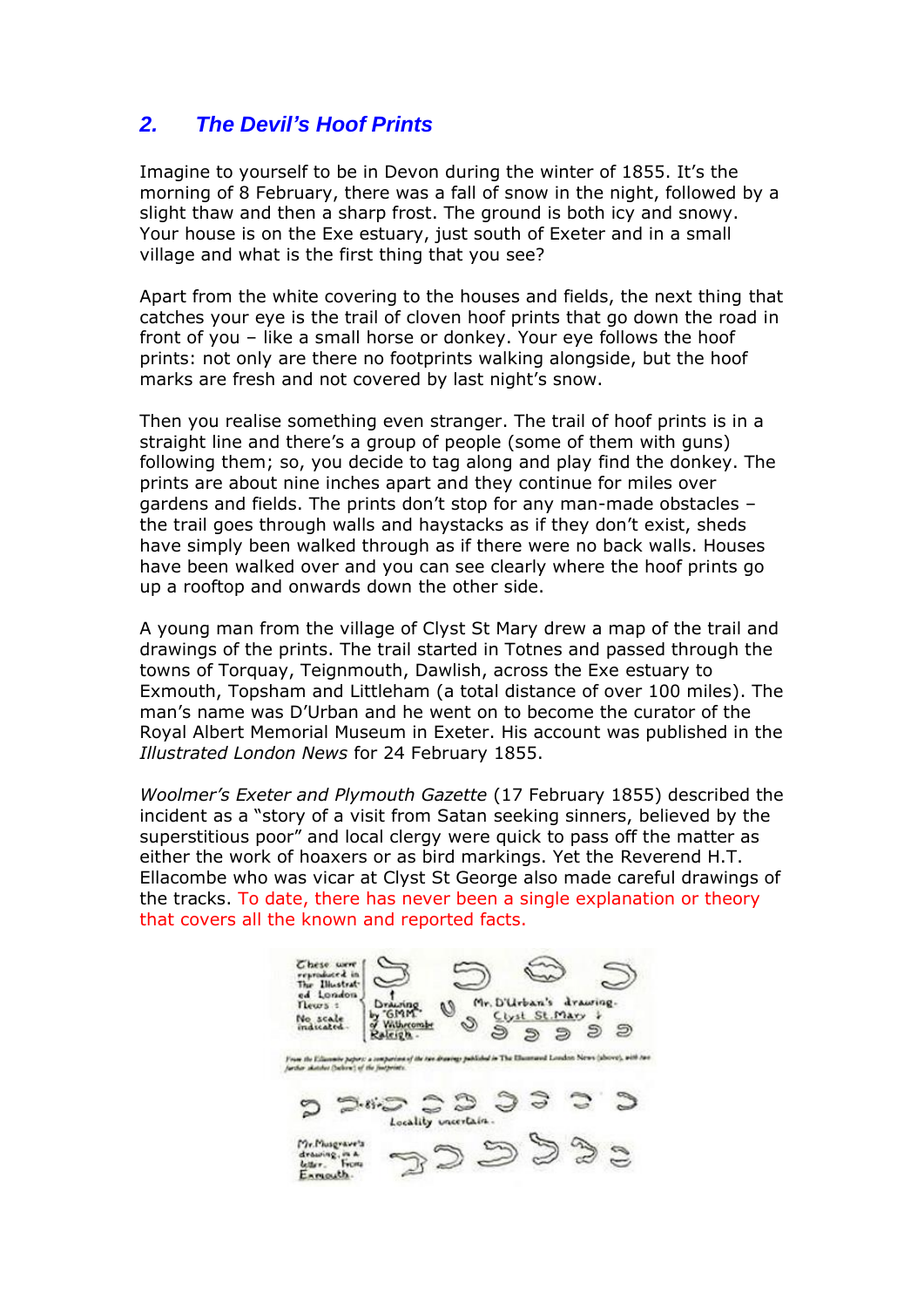#### *3. Yealmpton Church*

OK then, our next story happened on 2 March 1947 in the little village of Yealmpton. Yealmpton is about 10 miles from Plymouth and, in 1947, it held slightly more people than today due to those evacuated from the naval base. The church is St Bartholomew; the vicar was Rev. A.T. Byles.

Consider the setting: 2 March was a lovely spring morning with bright sunshine. The church stands on an ancient site, but had been rebuilt in the 1850s – it is mainly grey stone, slate roof and a square Norman tower. The church is on a small hill, surrounded by a gravel path with the graveyard and vicarage nearby. Stone steps go up from the road to the church doors. On this day, Mrs Byles was arranging flowers in the church and the vicar was pacing around the church on the gravel path, thinking about his sermon for Sunday.

Suddenly, he stopped short. There was a hole in the gravel path in front of him, about a yard in width. Carefully, he peered in, fearing subsidence. Then he called his wife to look as well. Both looked in and neither could see how far the hole went down. The vicar threw in a stone and it was a while before it hit anything. Mrs Byles went back to her flowers and the vicar decided to rope off the hole, to stop accidents. He went to get a tape measure from the vicarage, but when he returned, the hole had grown to 9 feet across.

Alarmed by this development, Mrs Byles was called from the church again to witness the larger hole – Mr Byles decided to get some planks and rope from the builder in the village. So, he went down to Yealmpton, spoke to Mr Knight (the builder) and they came back to the church in Mr Knight's truck. Together, they walked up the steps to the church and went around the gravel path – several times, in fact, because the hole was gone! The vicar and his wife pointed to where the hole had been and Mr Knight dug down about 2 feet – no hole or any trace of one.

The incident was written up by the vicar in his parish notes, where it can still be read under the heading of the *Spectral Hole of Yealmpton*.

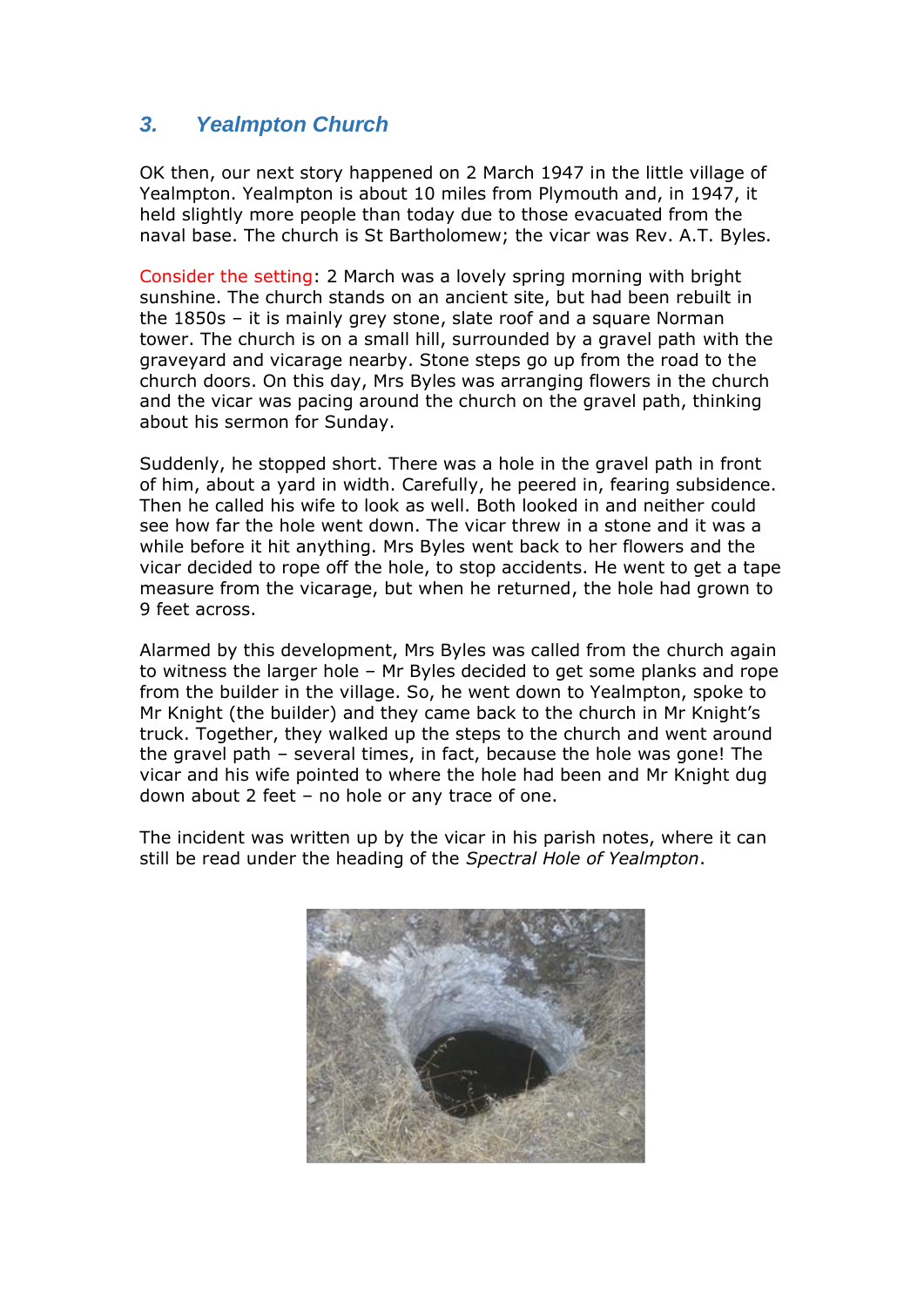## *4. The Hellhound*

The legend of Black Shuck is another type of historical matter entirely. The name, Shuck, derives from the Saxon word, *scucca*, meaning demon. He is one of many ghostly black dogs recorded across the British Isles.

Its alleged appearance during a storm on 4th August 1577 at the Holy Trinity Church, Blythburgh ln Suffolk, is a particularly famous account of the beast, in which legend says that thunder caused the doors of the church to burst open and the snarling dog crashed in and ran through the congregation, killing a man and a boy, before it fled when the steeple collapsed. The encounter on the same day at St Mary's Church, Bungay in Suffolk was described in *A Straunge and Terrible Wunder* by the Reverend Abraham Fleming in 1577.

"This black dog, or the devil in such a likeness (God he knoweth all who worketh all,) running all along down the body of the church with great swiftness, and incredible haste, among the people, in a visible form and shape, passed between two persons, as they were kneeling upon their knees, and occupied in prayer as it seemed, wrung the necks of them both at one instant clean backward, in so much that even at a moment where they kneeled, they strangely died."

There is just one problem with the legend though. On 16 May 2014, it was reported that archaeologists had discovered the skeleton of a massive dog that would have stood 7-8 feet tall on its hind legs, in the ruins of Leiston Abbey in Suffolk, England. The remains of the massive dog, which is estimated to have weighed 200 pounds, were found just a few miles from the two churches where Black Shuck killed the worshippers. From carbon-dating, it appears to have been buried in a shallow grave at the same time as Shuck is said to have been on the loose, primarily around Suffolk and the East Anglia region.

Brendon Wilkins, projects director of archaeological group Dig Ventures, said: "Most of these legends about dogs may have some roots in reality."

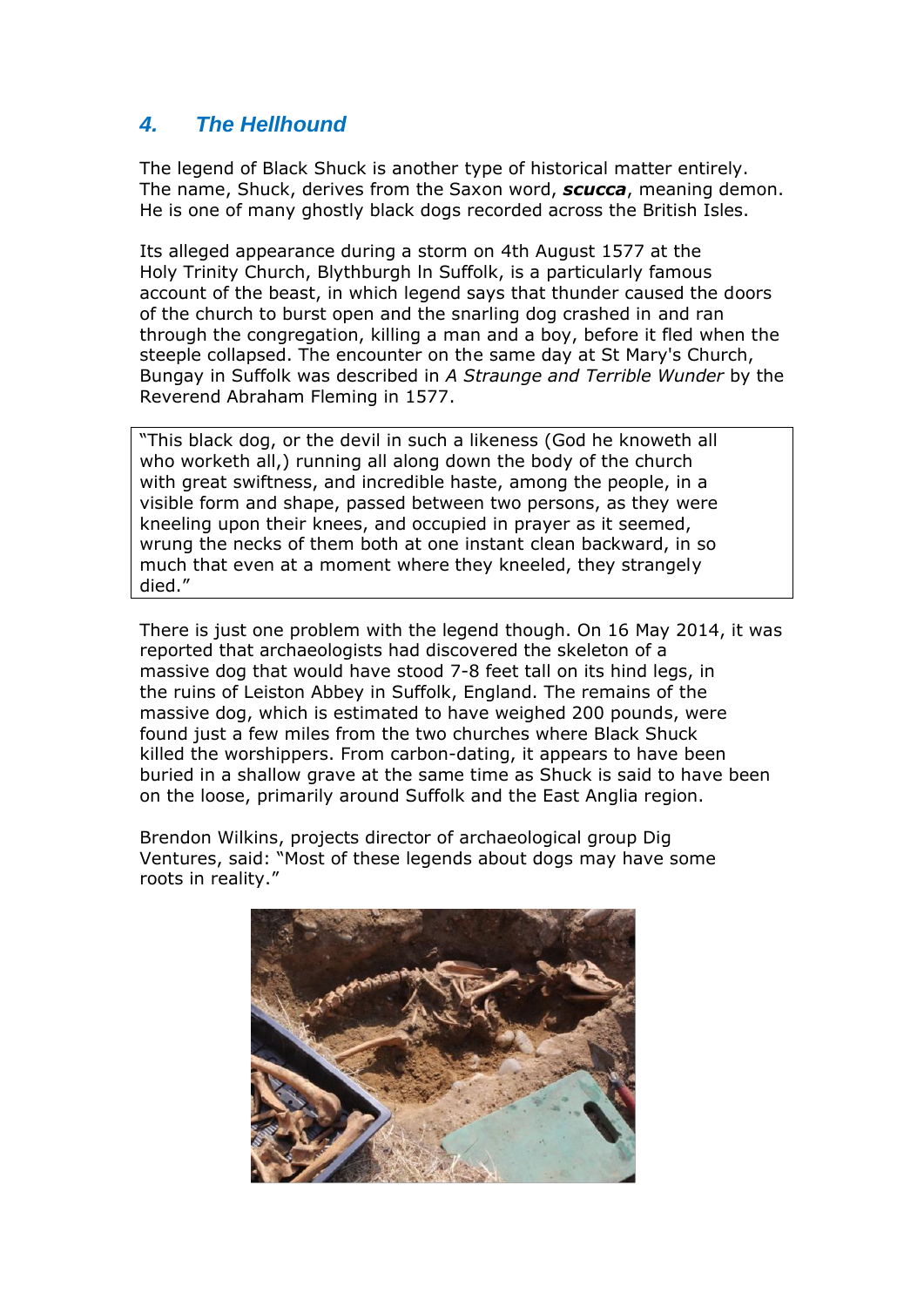### *5. The Lady with the Lantern*

In the 19<sup>th</sup> century, there were many wrecks around St Ives in Cornwall there had been a succession of severe storms. One evening, just about dusk, a large ship came suddenly out of the mist, too close to the shore and her position was so dangerous as to be beyond hope. That was obvious to those on the shore and those on the ship. The crew made every effort to save the ship as well as the passengers, but the storm was so wild that the ship broke from her anchors and was dashed upon the rocks. The masts fell and waves started to sweep the deck. Many on the ship died at once and each successive wave swept more of the crew into the sea.

A rescue boat, manned by the St Ives fishermen, was launched from the pier. They knew the bay and rowed towards the ship, to pick up any survivors. The rescue boat came near the foundered ship, but it was impossible to get close and they called to the crew still on board to throw them ropes. The ropes were made fast and two or three of the sailors were hauled into the boat.

Then a group appeared on the deck, surrounding and supporting a lady, who held a child in her arms. They pleaded with her to give the baby into the strong arms of a sailor who could pass the infant to the rescue boat. The lady could not be persuaded to part with the baby and the ship was starting to break up. So the lady, still holding her child, was lowered into the sea and the fishermen drew her through the waves towards the boat.

Unfortunately the strain of this rescue caused the lady to faint and she was taken into the boat without the infant: the baby had fallen from her arms and was lost in the stormy waves. Many of the crew were saved by these brave fishermen and taken safely into St. Ives. Before morning, the shore was covered with fragments of wreck; the ship had disappeared.

The lady recovered, but without hope when she discovered that her child was gone and soon, she died too. The lady was buried in St Ives churchyard, **but that is not the end of the story**. Shortly after her burial, a lady was seen often passing over the wall of the churchyard, on to the beach and walking towards the shore. There, the figure spent hours amidst the rocks, looking for her child and, not finding it, sighing deeply and returning to her grave. When the nights were stormy or very dark, the figure carried a spectral lantern to help the search. Since then, sightings of the Lady with the Lantern are regarded as predictors of disaster on this shore.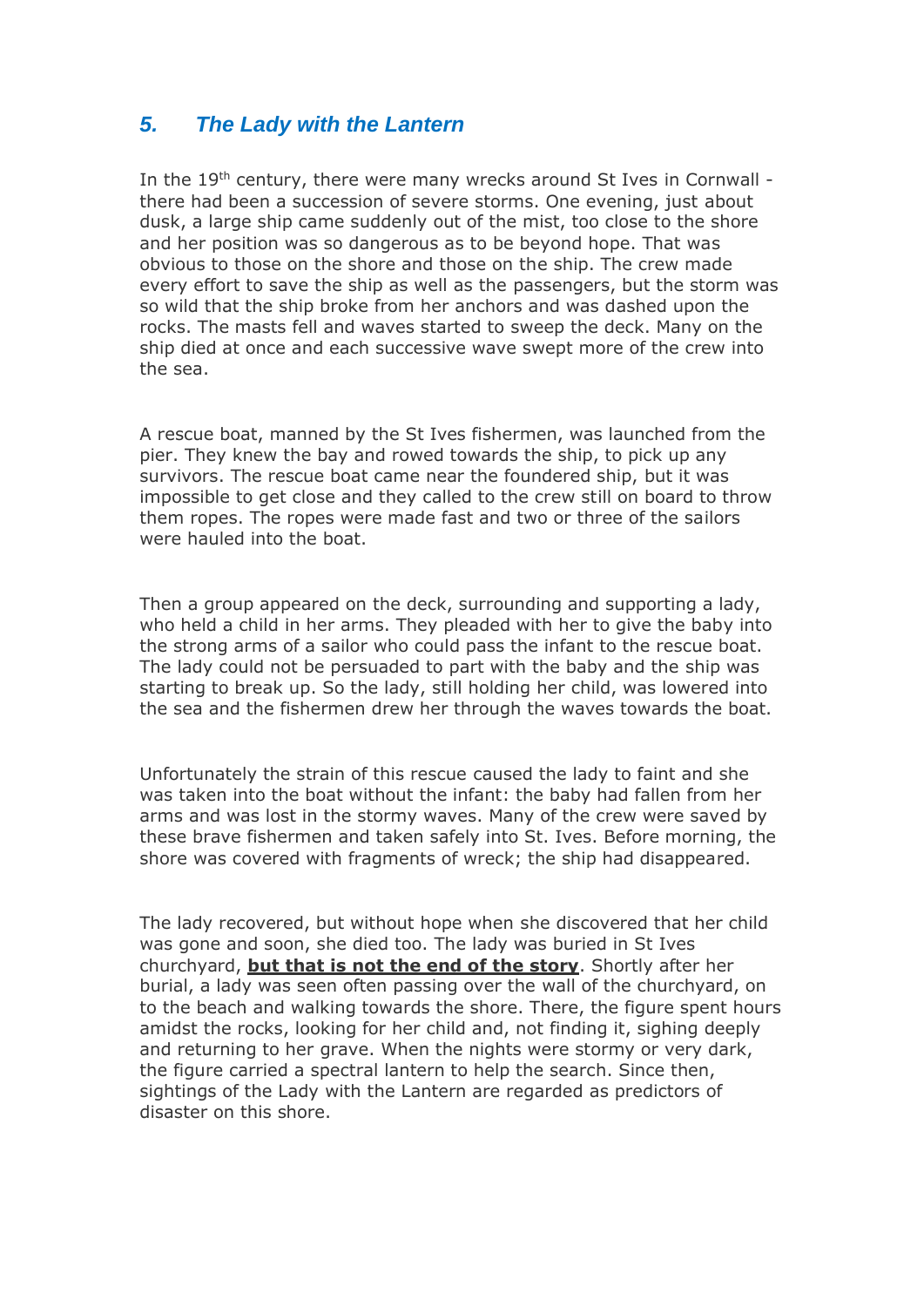### *6. Gedney Dyke*

Many villages of the Lincolnshire fens are isolated, insular places. Everyone tends to know everyone else and strangers are the cause for much suspicion or gossip. During the early 1700s, an old fen woman in the village of Gedney Dyke, became the subject of much gossip and rumour.

The old woman lived alone in a cottage on the edge of the village and never had visitors, but villagers often heard a strange howling coming from her house. A few village children had dared sneak up to her window and peek inside and seen both a caged jackdaw in the window and two cats hissing at it. The old woman gained a reputation as a witch: the villagers called her Old Mother Nightshade and gave her a wide berth.

Also in Gedney Dyke lived a simple lad named John Culpepper who was in love with Rose Taylor, the most popular girl in Gedney Dyke. Rose thought it a great joke to lead the lad on before repeatedly spurning and teasing him, leaving him feeling hurt and humiliated. Culpepper's love turned to hatred, so he went to Old Mother Nightshade's cottage to ask for help taking his revenge. The old woman welcomed him in and gave him a box of sweetmeats to give to Rose. She told him he was to report back to her in a few days when the moon was full.

John Culpepper did as he was instructed and watched as Rose greedily scoffed down the sweets. When the moon was full, he made his way to the witch's house for further instruction. She told him to sit down in the chair and close his eyes until told to open them. John obeyed and, when his eyes were closed, he felt his arms and legs being fastened to the chair. He waited patiently until he heard the old woman's voice tell him to open his eyes.

No sooner had he done so than he let out a terrified yell. Old Mother Nightshade had vanished and, in her place, was an enormous grey wolf with a hideous snarl and dripping fangs. That night, the villagers heard screams of terror coming from the witch's cottage, as well as the usual howls.

The menfolk of Gedney Dyke went up to the cottage to investigate in the morning, but all they found were a heap of bones and torn clothing and a wolf's footprints leading away from the house. The villagers buried the remains of the unfortunate John Culpepper and burned the cottage to the ground. Nobody ever heard from the old woman again, but to this day, when the moon is full, the people of Gedney Dyke claim they often hear the eerie howling of a wolf.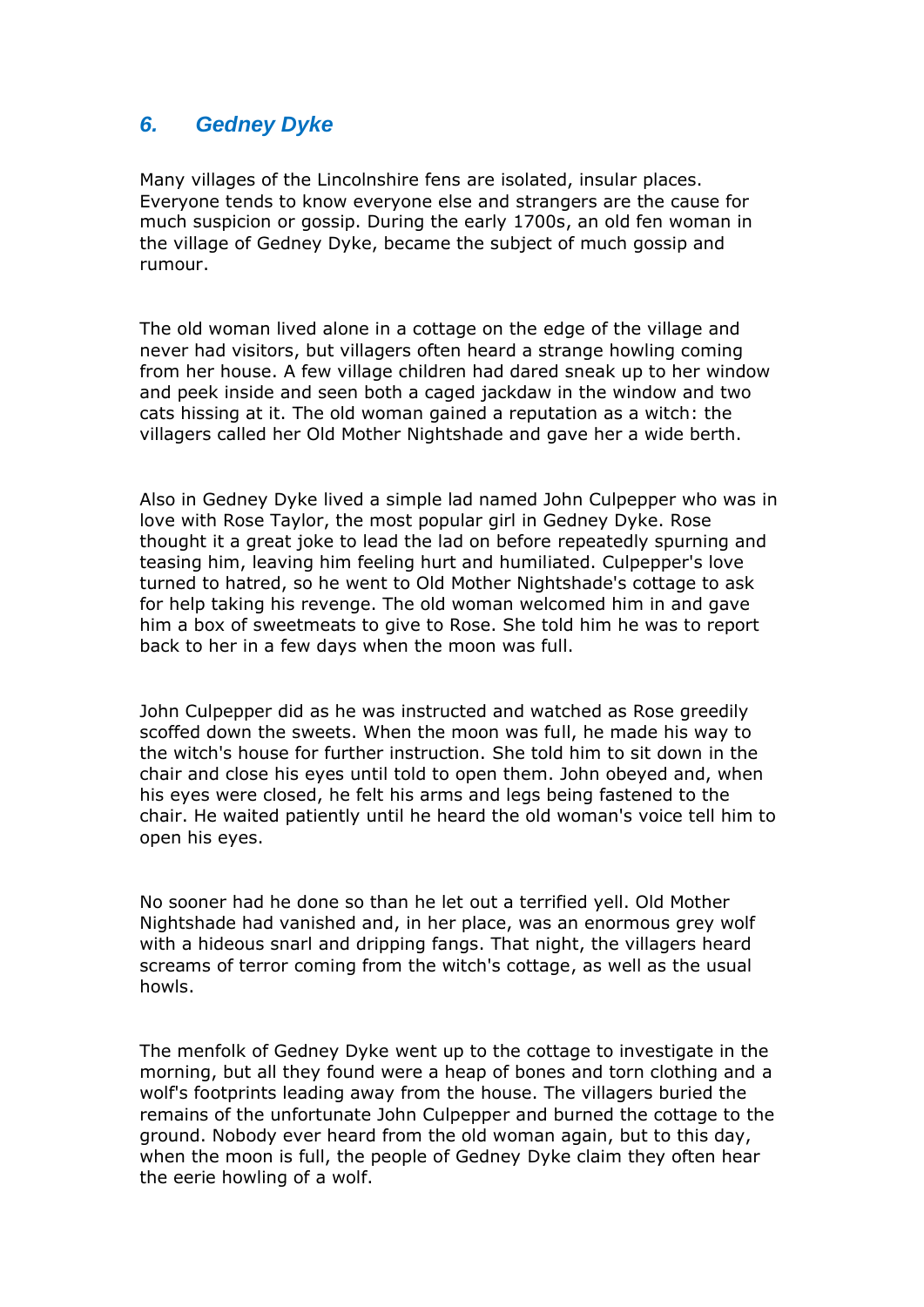# *7. Ludlow Castle*

Many ghosts appear doomed to repeat what they did in life until the end of time, perhaps as penance for some great wrong that they committed, and as a warning to others not to follow in their path. In the case of Ludlow Castle, it is the spectre of Marion de la Bruyere that is said to reenact her final moments, some nine centuries on from her death.

Her blood-curdling screams may be heard upon the anniversary of her fatal dive from the Pendover Tower, although it would seem that the date of her demise is known only to those who have heard her desperate cries. Her spirit may otherwise be glimpsed in calmer and more pensive mood, as dusk falls on some quiet evening.

Marion, it would seem, paid the price for betrayal by being betrayed, and unable to face the consequences of her actions, put an end to herself. The tale has it that she fell in love with a knight who bore a particular animus towards her husband, the then lord of the castle, and that she arranged for her lover to gain access to her chamber by means of a rope which she lowered from the tower late one evening. This night, and upon subsequent nights, she obtained that satisfaction which she sought, but her lover had more on his mind than taking and enjoying that which she so freely offered.

Thus it was, that one particular evening, the rope was left dangling from the tower whilst the two were engaged in their tryst. It was not, however, through some accident, but by design that it was left so, for another man – one of the knight's men – would shortly struggle up its length. Having gained entry to the castle, he took care not to be seen as he made his way to the gates, which he opened to admit a hundred or so of his fellows.

In they rushed, and the castle fell into their hands. Realising that she had been duped by her lover, and that he held no real regard for her, Marion grabbed his sword, and killed him with a slash to the throat. Wracked by guilt, she then threw herself from the tower onto the rocks below.

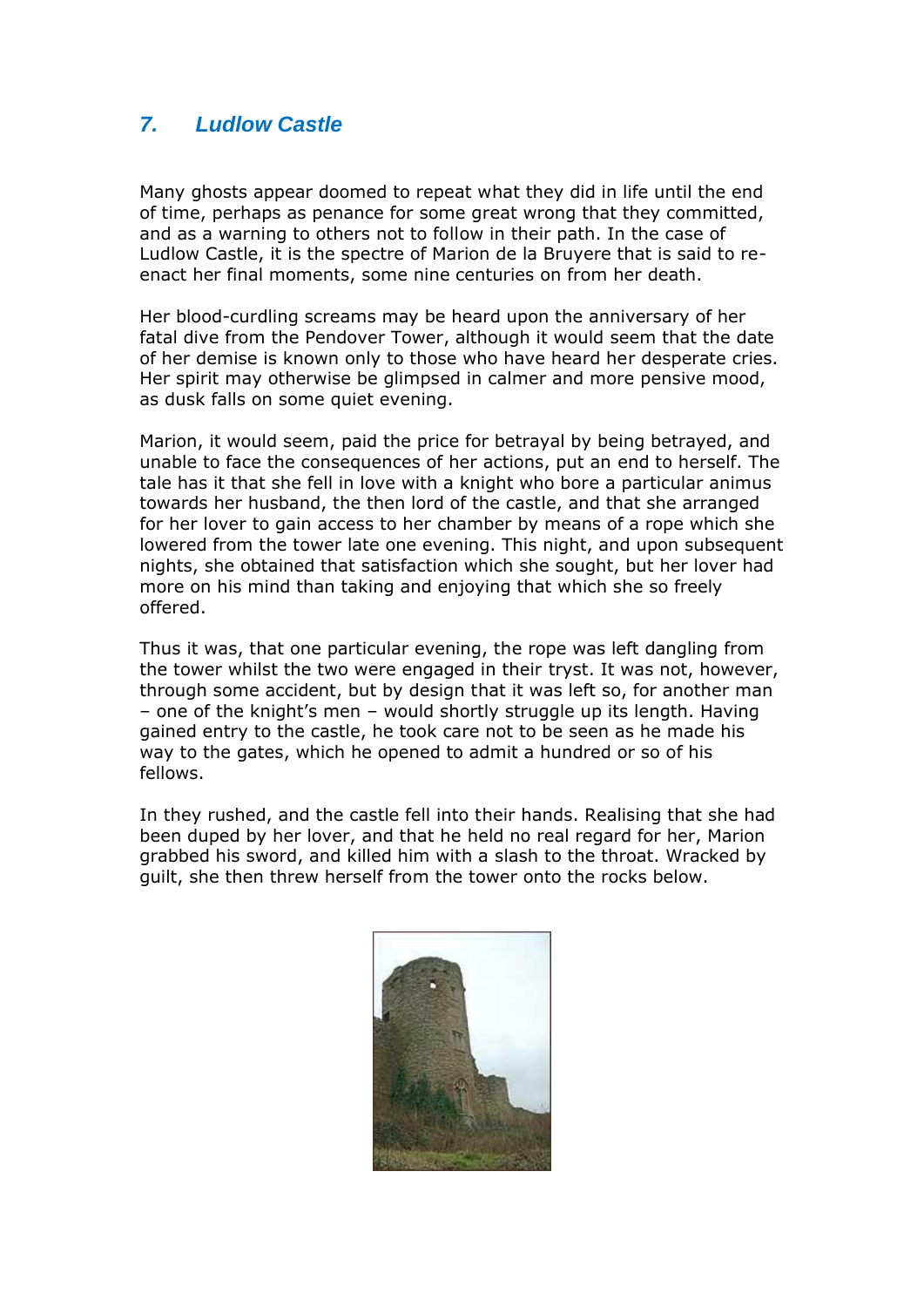### *8. The Phantom Ship*

In 1843, **HMS Eurydice** (eur-rid-di-see) was built – a wooden frigate of 921 tons with 26 guns and three masts. In 1876, it was refitted as a training ship, since many new warships were made of iron and it sailed to the Caribbean from Portsmouth in 1877 with a trainee crew on board and the experienced Captain Hare.

The ship returned in March 1878 and sailed up the English Channel to the Isle of Wight on 22 March. It reached Dunnose Point (duh-nose) at 3.40pm and must have been a wonderful sight in full sail and all the gun ports open – the sea was calm. But what the crew could not see were the black clouds gathering on the other side of the headland. Some 20 minutes later, all the crew found out about the clouds very quickly **and** the accompanying snow **and** the strong gusts of winds, which turned the ship around.

Even faster, the crew found out about the sea coming in through the gun ports, the ship toppling over in the wind and capsizing totally in a matter of minutes. It happened so quickly that local residents of Ventnor had no time to launch the lifeboat and some 360 crewmen lost their lives. After 10 minutes, the blizzard stopped and all that remained of HMS Eurydice were the very tips of the upper sails and rigging. There were two survivors, but everyone else died in the freezing water.

But this is **Winter Chills**, after all, and the tragedy is not the end of the story. You can still see memorials to the shipwreck in Shanklin. HMS Eurydice was replaced by another 26-gun frigate, HMS Atlanta, which also sailed to the West Indies and was also lost in a storm in 1880 with the loss of 280 lives.

In 1930, Commander F. Lipscombe was in charge of a submarine in the English Channel – he reported that his craft had almost collided on the surface with an antique frigate off the Isle of Wight, which seemed to vanish into thin air.

On the day of the shipwreck, a group of friends were having afternoon tea in Windsor when one of them claimed to have had a psychic vision of a sailing ship capsizing in the Channel with water pouring though the gun ports and the sails being destroyed in a snow storm. Seventy miles away, this actually happened at that time.

Other visitors to Sandown and Ventnor have witnessed the ghost ship sailing into Sandown Bay with full rigging and open gun ports and then disappearing from view – one of these was Prince Edward, who reported seeing the ship while filming an ITV documentary in 1998.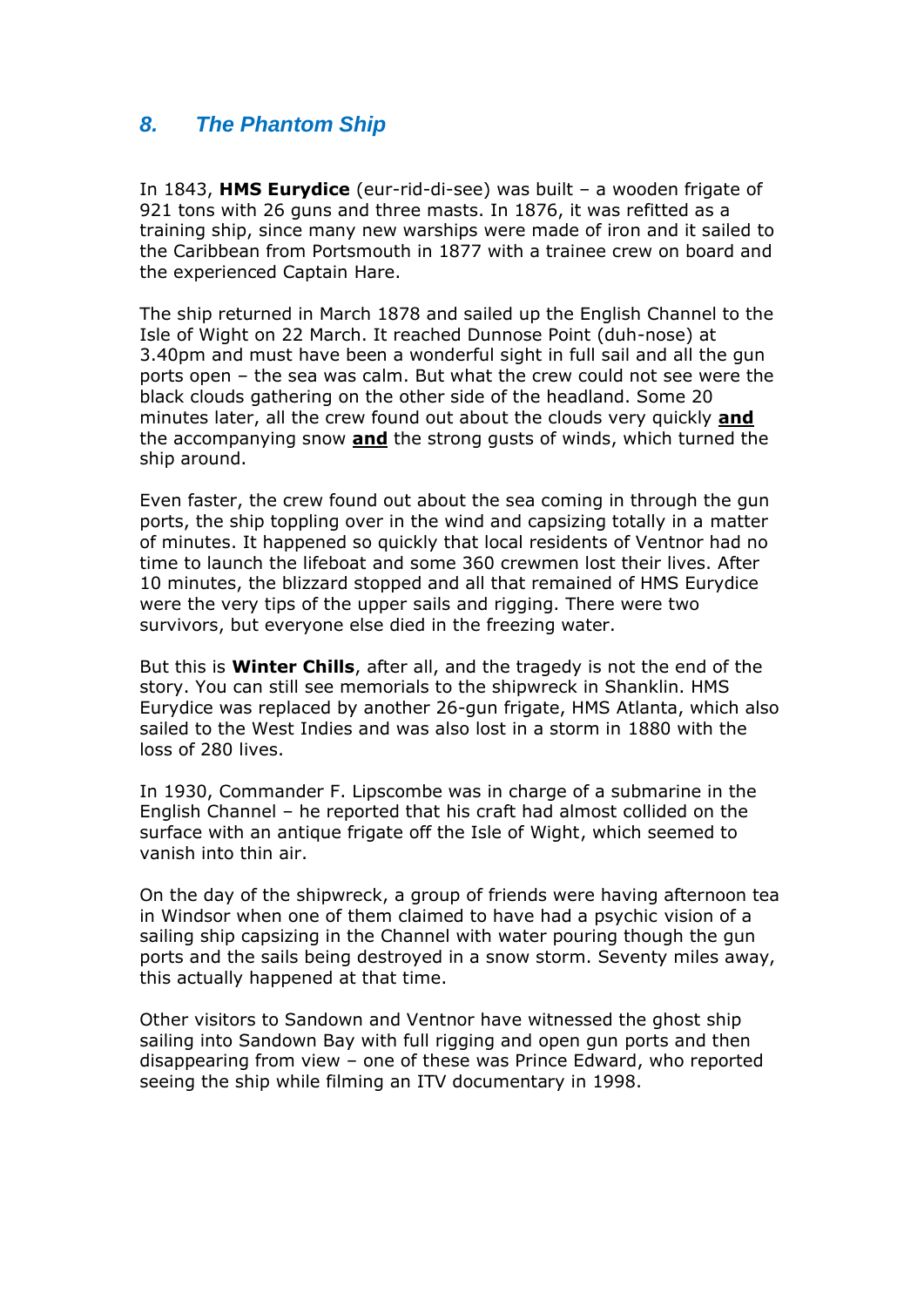### *9. The Haunted Cinema*

Chatham was always a naval base, set up by Henry VIII and then supported by Elizabeth I, but is still the home of a historic dockyard and Medway is part of the University of Kent. Much of the dockyard architecture is Georgian, but the High Street is known for another reason or, to be precise, the site of the old Invicta Bingo Hall.

The Invicta was originally a cinema; it opened in 1916 and lasted until 1939. The Church Army used the building as a temporary hostel during the war for families bombed out of their homes during the blitz. During the war, the hall suffered an almost direct hit from a bomb, which injured many people and killed four of the temporary residents, three of whom were children.

After the war, it became an indoor market and, in the late 1940s, reports had been made of strange noises. In 1962, the Invicta hall reverted to entertainment again, but this time for dancing, wrestling and bingo. In fact, the Rolling Stones appeared here on 8 March 1964, but in 1974, several customers and a member of staff reported that they had actually seen the ghostly figure of a man in green walking about the foyer and upstairs on the balcony.

The ghost was always seen during the evening and had been witnessed more than once by an all-night cleaner, who stated that he had also heard the sounds of children's voices in the building but was unable to locate the source of the noise. Initially, he dismissed his own experience as tiredness until he learned that other members of the staff had also heard the children and two at least had seen the man in a green military-style uniform.

By 1975, interest in the case was so strong that a clairvoyant was called to help with the investigation. The psychic revealed that the presence was called Bill Malan and that he was associated with the hall when it was a cinema. Later research proved that claim: a Mr William Malan had been employed as a commissionaire at the cinema for 15 years until he died in 1955 and he always wore a green uniform. His concern for the children during his wartime service was well-known. Less people have seen his ghost since then, but sounds of children were still heard at night up to the point when the building was finally demolished in 1987.

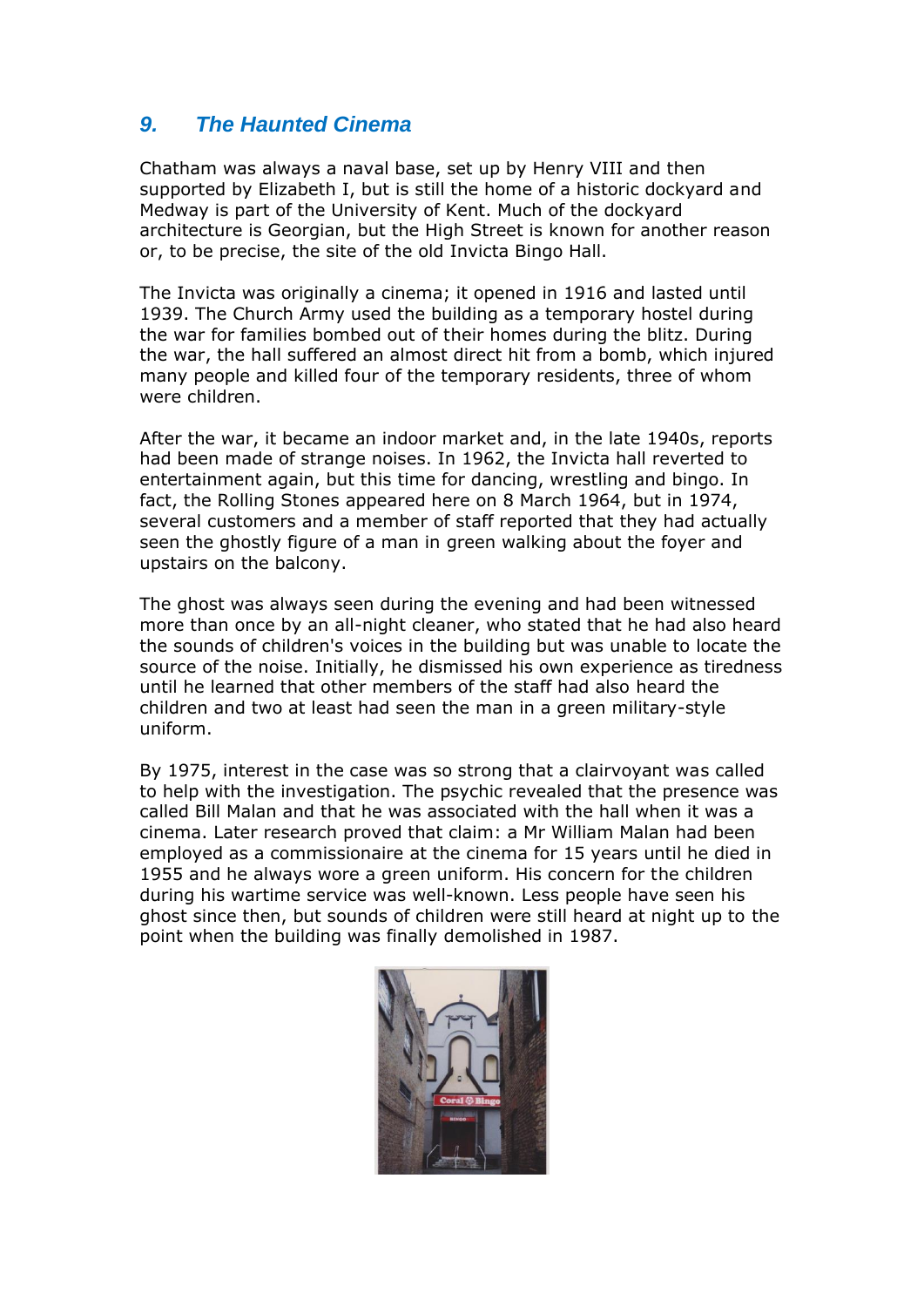#### *10. The Revenant*

A 12th-century Yorkshire cleric, **William of Newburgh**, described the following tale. There was an evil man, Roger de Bully, who, escaping from justice, fled the city of York, but then died and rose from his grave. Pursued by a pack of barking dogs, he wandered through courtyards and houses while everyone locked their doors. Finally the townspeople decided to put an end to the threat by digging up his dead body, mutilating it and burning it.

The frequent connection, in some European folklore, between blood and revenants is amply demonstrated by Newburgh's account of what happened when the townspeople opened the grave. They "*laid bare the corpse, swollen to an enormous corpulence, with its countenance beyond measure turgid and suffused with blood. The young men, however, spurred on by wrath, feared not, and inflicted a wound upon the senseless carcass, out of which incontinently flowed such a stream of blood, that it might have been taken for a leech filled with the blood of many persons*".

Another event, described by Newburgh, not unlike this, but more pernicious in its effects, happened at the castle which is called Anantis, as I have heard from an aged monk who lived in honour and authority in those parts, and who related this event as having occurred in his own presence. A certain man of evil conduct flying, through fear of his enemies or the law, out of the province of York, to the lord of the before-named castle, took up his abode there, and having cast upon a service befitting his humour, laboured hard to increase rather than correct his own evil propensities. He married a wife, to his own ruin indeed, as it afterwards appeared; for, hearing certain rumours respecting her, he was vexed with the spirit of jealousy.

Anxious to ascertain the truth of these reports, he pretended to be going on a journey from which he would not return for some days; but coming back in the evening, he was privily introduced into his bedroom by a maid-servant, who was in the secret, and lay hidden on a beam overhanging, his wife's chamber, that he might prove with his own eyes if anything were done to the dishonour of his marriage-bed. Thereupon beholding his wife in the act of fornication with a young man of the neighbourhood, and in his indignation forgetful of his purpose, he fell, and was dashed heavily to the ground, near where they were lying.

The adulterer himself leaped up and escaped; but the wife, cunningly dissembling the fact, busied herself in gently raising her fallen husband from the earth. As soon as he had partially recovered, he upbraided her with her adultery, and threatened punishment; but she answering, "*Explain yourself, my lord," said she; "you are speaking unbecomingly which must be imputed not to you, but to the sickness with which you are troubled*."

Being much shaken by the fall, and his whole body stupefied, he was attacked with a disease, insomuch that the man whom I have mentioned as having related these facts to me visiting him in the pious discharge of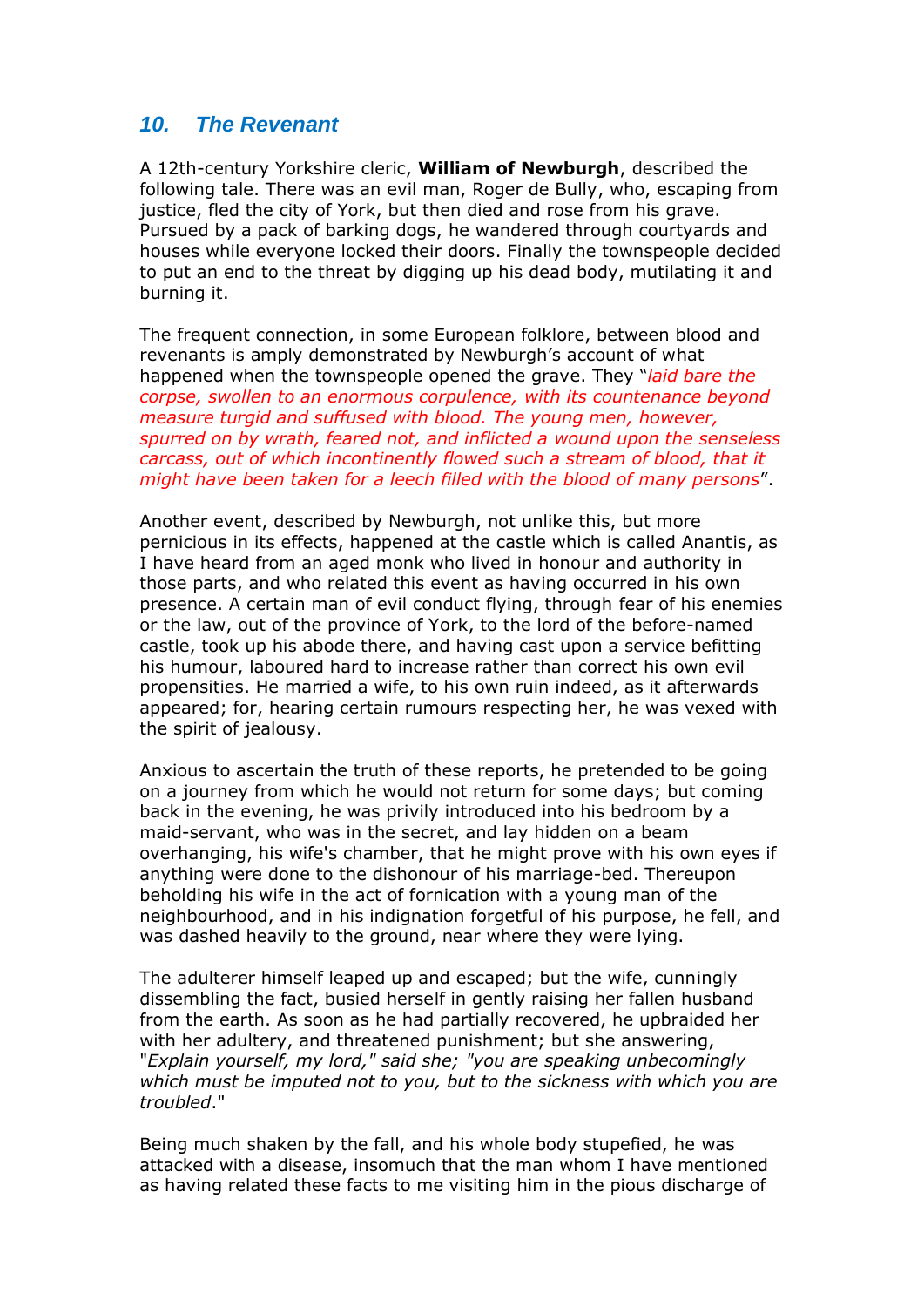his duties, admonished him to make confession of his sins, and receive the Christian Eucharist in proper form: but as he was occupied in thinking about what had happened to him, and what his wife had said, put off the wholesome advice until the morrow -- that morrow which in this world he was fated never to behold! -- for the next night, destitute of Christian grace, and a prey to his well-earned misfortunes, he shared the deep slumber of death.

A Christian burial, indeed, he received, though unworthy of it; but it did not much benefit him: for issuing, by the handiwork of Satan, from his grave at night-time, and pursued by a pack of dogs with horrible barkings, he wandered through the courts and around the houses while all men made fast their doors, and did not dare to go abroad on any errand whatever from the beginning of the night until the sunrise, for fear of meeting and being beaten black and blue by this vagrant monster. But those precautions were of no avail; for the atmosphere, poisoned by the vagaries of this foul carcass, filled every house with disease and death by its pestiferous breath.

Already did the town, which but a short time ago was populous, appear almost deserted; while those of its inhabitants who had escaped destruction migrated to other parts of the country, lest they too should die. The man from whose mouth I heard these things, sorrowing over this desolation of his parish, applied himself to summon a meeting of wise and religious men on that sacred day which is called Palm Sunday, in order that they might impart healthful counsel in so great a dilemma, and refresh the spirits of the miserable remnant of the people with consolation, however imperfect.

Having delivered a discourse to the inhabitants, after the solemn ceremonies of the holy day had been properly performed, he invited his clerical guests, together with the other persons of honour who were present, to his table. While they were thus banqueting, two young men (brothers), who had lost their father by this plague, mutually encouraging one another, said, "*This monster has already destroyed our father, and will speedily destroy us also, unless we take steps to prevent it. Let us, therefore, do some bold action which will at once ensure our own safety and revenge our father's death. There is no one to hinder us; for in the priest's house a feast is in progress, and the whole town is as silent as if deserted. Let us dig up this baneful pest, and burn it with fire*."

Thereupon snatching up a spade of but indifferent sharpness of edge, and hastening to the cemetery, they began to dig; and whilst they were thinking that they would have to dig to a greater depth, they suddenly, before much of the earth had been removed, laid bare the corpse, swollen to an enormous corpulence, with its countenance beyond measure turgid and suffused with blood; while the napkin in which it had been wrapped appeared nearly torn to pieces. The young men, however, spurred on by wrath, feared not, and inflicted a wound upon the senseless carcass, out of which incontinently flowed such a stream of blood, that it might have been taken for a leech filled with the blood of many persons.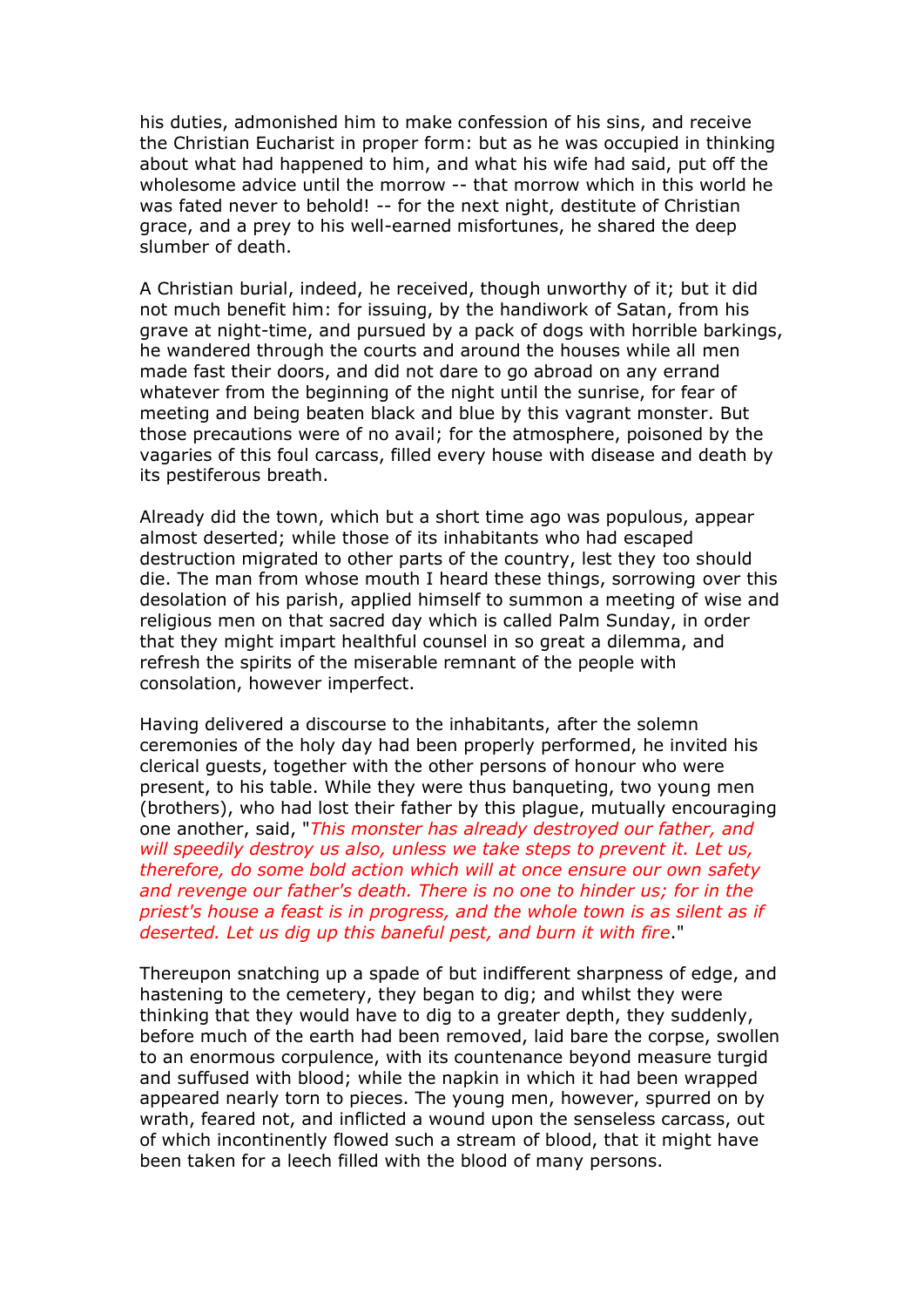Then, dragging it beyond the village, they speedily constructed a funeral pile; and upon one of them saying that the pestilential body would not burn unless its heart were torn out, the other laid open its side by repeated blows of the blunted spade, and, thrusting in his hand, dragged out the accursed heart. This being torn piecemeal, and the body now consigned to the flames, it was announced to the guests what was going on, who, running thither, enabled themselves to testify henceforth to the circumstances. When that infernal body had been destroyed, the pestilence which was rife among the people ceased, as if the air, which had been corrupted by the contagious motions of the dreadful corpse, were purified by the fire which had consumed it. These facts having been thus expounded, let us return to the regular thread of history.

#### *11. The Screaming Skull*

Bettiscombe Manor, near Lyme Regis, contains a human skull and the legend runs that if the skull is ever removed from the house, disaster follows. The story starts in 1685 when Azariah Pinney was tried and convicted of taking part in a rebellion against the Crown. He was not executed, but deported to the West Indies as a slave on a sugar plantation, but Bettiscombe Manor remained as part of the Pinney family estates.

We jump forward to the early nineteenth-century. Azariah had finally been freed before death and his children had built a large sugar plantation with their own slaves. The latest descendant, John Frederick Pinney, sold his lands and came home to Bettiscombe with a faithful servant.

After a while, the servant fell ill with tuberculosis and, as he lay dying, swore that he could never rest unless his body was returned for burial in the West Indies. The servant died, but John Pinney refused to pay for such an expensive burial, despite all the servant's years of loyalty – the body was buried in the local cemetery of St Stephen's Church. Almost at once, a wave of bad luck hit the village (crops failed and cattle died and people fell ill) and continuous screams could be heard at night, coming from the cemetery. At the manor house, even when there was no wind, doors kept slamming and windows rattling of their own accord.

Soon, the servant's body was exhumed and taken to the manor house and the disturbances stopped, but the skeleton has vanished now and only the skull remains to date. The tradition says that if the skull is removed from the house, ill fortune will fall on the family. For example, one of the Pinney family threw the skull into a nearby pond, in the late nineteenthcentury, and all the residents of the house were kept awake for the next few nights by the screams and groans from the pond, until a servant was sent to retrieve the skull.

Interestingly, a famous writer (and doubter) spent a night at the manor in the 1960s, in the same room as the skull. Eric Marple said that he heard no screams, but he did have the worst nightmares of his life and he refused to spend a second night there.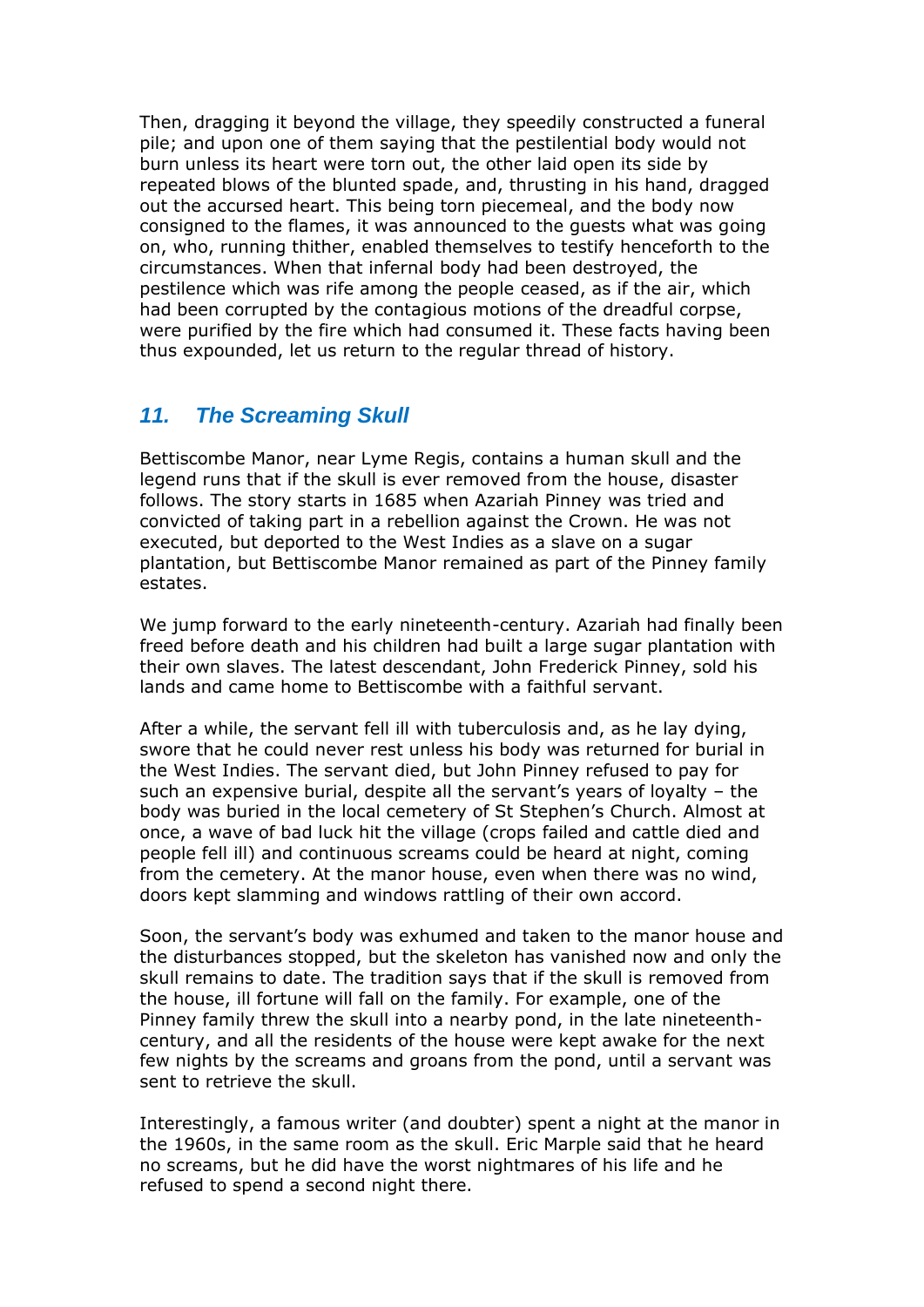## *12. The Noisy Ghost of Burton Agnes Hall*

The ghost of Katherine (Anne) Griffith, who died at Burton Agnes Hall (**near Driffield, East Yorkshire**) in 1620, is understood to haunt the Queen's State Bedroom. Anne Griffith was the youngest of the three sisters, daughters of Sir Henry Griffith, who had built Burton Agnes Hall during 1598-1610. Their portraits hang in the Inner Hall,

The story is that Anne had watched the building of the new house and could talk and think of nothing else - it was to be the most beautiful house ever built. When it was almost finished, Anne went one afternoon to visit the St. Quintin family at Harpham, about a mile away. However, she was set upon by robbers near St. John's Well and brought home to Burton Agnes Hall, so badly hurt that she died a few days afterwards.

Sometimes delirious, sometimes sensible, Anne told her sisters that she could never rest unless part of her body remained in "our beautiful home as long as it shall last". She made them promise that when she was dead, her head should be severed and preserved in the Hall forever. In order to pacify her, the sisters agreed to carry out her wishes, but when Anne died, she was buried in the local churchyard, just like everyone else.

Then her ghost started to appear and scared everybody. With Anne's dying words in mind, the sisters consulted the vicar and he eventually agreed that the grave should be opened. Anne's skull was brought into the house and, so long as it was undisturbed, Burton Agnes remained peaceful and untroubled.



Many attempts have been made to get rid of it. Once it was thrown away, another time it was buried in the garden, but always the ghost walked with tremendous noise and upheaval. The skull is still in the house, built into one of the old walls, probably in the Great Hall. Nobody knows for sure just where it is but now Anne can watch over "her beautiful home".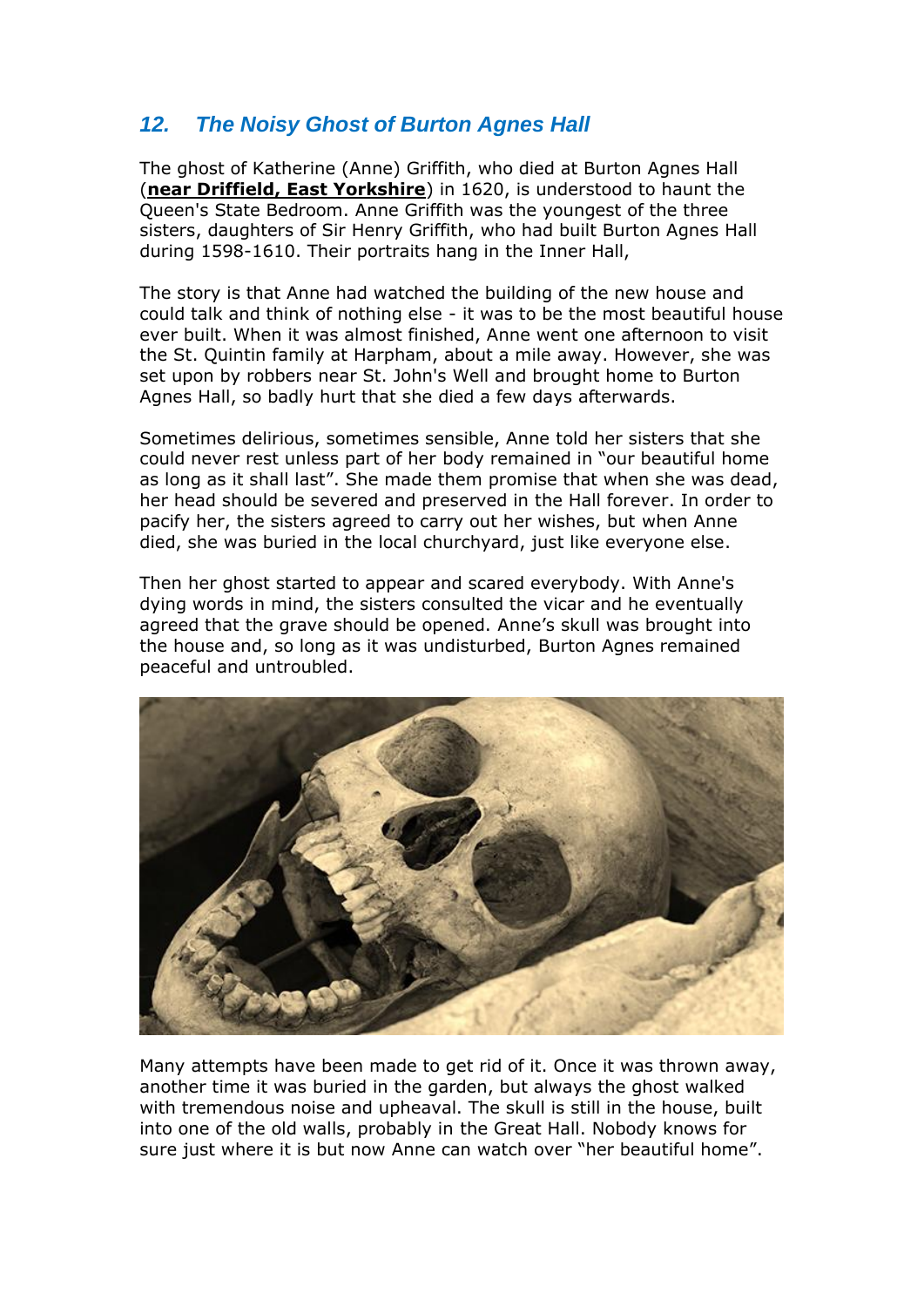# *13. The Mistletoe Bough*

Here's a very well-known tale that has been claimed by several stately homes around Britain, but the most sightings seem to be concentrated at Bramshill House, the former police college. The tale dates back to Christmas Eve 1727, when the household was celebrating the wedding of Anne Cope.

The house was owned by Sir John Cope and his eldest daughter, Anne, married a Yorkshireman, Hugh Bethell, on that Christmas Eve. After the wedding breakfast, it was time for music, dancing and a few party games – including hide-and-seek. Anne hid in the house and the party guests searched high and low for her. No-one ever found her: Anne had vanished completely.



Over 50 years later, Bramshill House was sold and all the rooms were cleaned out, including old furniture. In a disused part of the house, there was an old chest, locked with a self-closing lock on the outside. When the box was moved, it opened to reveal the remains of Anne's body, still in the wedding dress and with her hands still clutching a sprig of Christmas mistletoe. Since then, several people have spotted Anne's ghost, wandering about the house. The old chest is still there too, kept in the front hall of the house.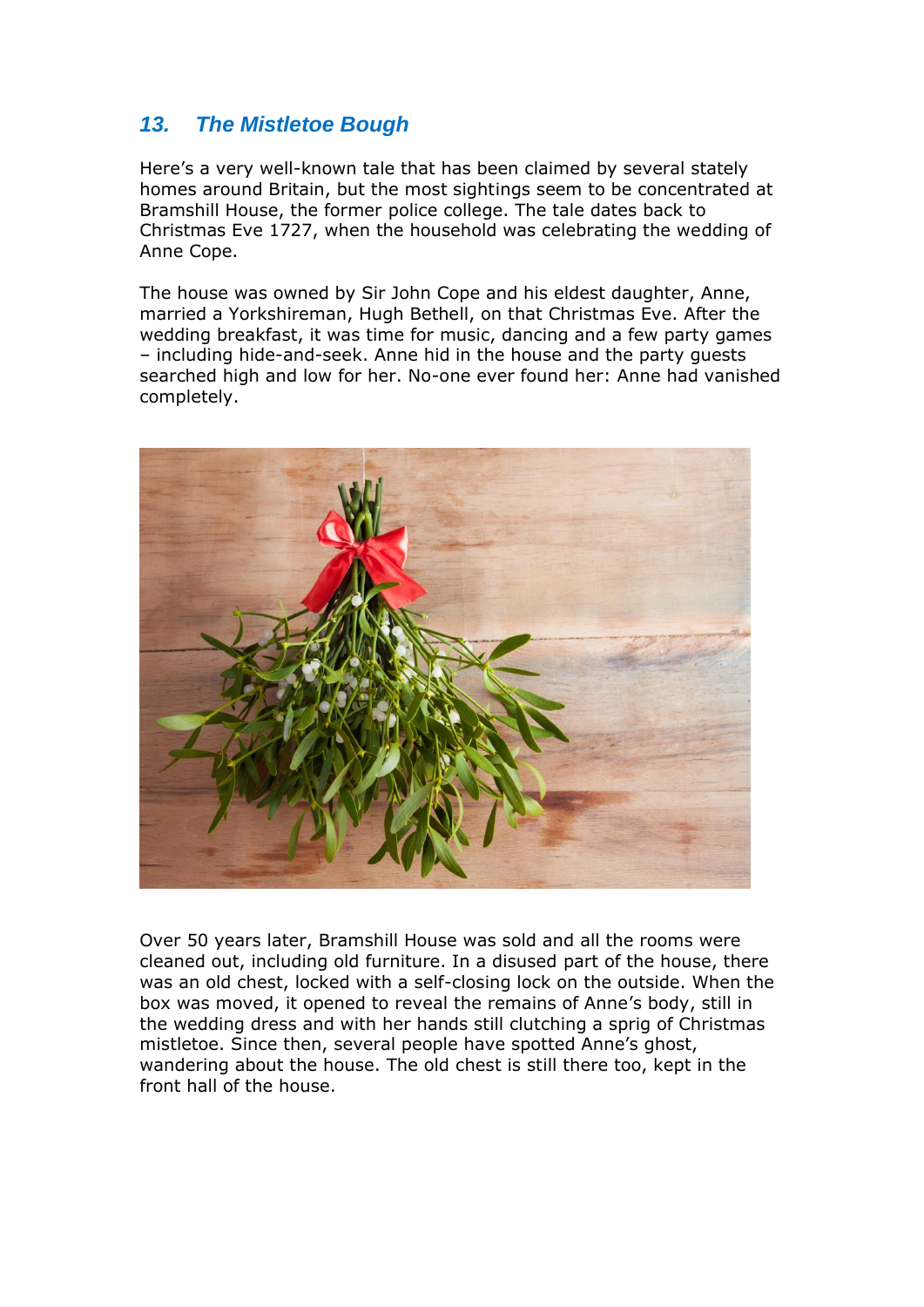### *14. A Farmer's Murder*

In the village of Melbury Bubb (near Sherborne, West Dorset), there is a road called Murderers' Lane and a small hollow called the Gibbet Pit. Both of these names originated with the horrible murder of a local farmer, Thomas Baker, on 10 November 1694.

On this date, he was driving his horse and cart home from Dorchester Market, having sold his corn crop and cattle for the princely sum of two golden guineas, which were stored safely in his saddlebags. Two men were aware of his riches and lay in wait for him on Bubb Down Hill. One threw a large stone which hit the farmer in the head and killed him outright; he fell to the ground and the startled horse bolted home, together with the saddlebags.

Later, a search party found the dead farmer, but no sign of the would-be robbers, until 7 years on. Then, the landlord of a tavern in Evershot (now the Acorn Inn) heard two drunken customers boasting about the murder. He sent for help and the robbers were convicted of murder at Dorchester Assizes. They were both gibbeted in chains in a cage, fixed to a tree near the scene of the crime and left to starve to death. This is where the Gibbet Pit is now.

However, it is said that the ghost of Thomas Baker and his horse and cart still retrace their journey along the lane on the anniversary of the murder. The best-known sighting of the ghost was in November 1865, when a seven-year-old girl and her parents walked along Murderers' Lane and heard the faint sounds of an approaching vehicle. They heard the breathing of a horse and saw it pulling a cart – here are the girl's reported words.

*"The lantern lights were dim at first, but I heard creaking wheels and the lights grew brighter and the horse breathed heavier. My father said for us to step aside and, as we let the cart go past, I shut my eyes. Then I quickly opened them again and the cart 'twas gone – all around was the pitch-black night."*

#### *15. Kingley Vale and the Bosham Bell*

There is a set of records, known as the Anglo-Saxon Chronicle, which lists the key points of the history of Britain during the Dark Ages, particularly in relation to Saxon kings and battles. If we look at the record for 895 CE, we see that a raiding party of Danish warships landed in the Solent and the Danes started looting along the coast. They looted Bosham and reached Kingley Vale just outside Chichester where the residents rose up and slaughtered every last Dane – that's what the AS Chronicle says, but the folk legend is far more colourful.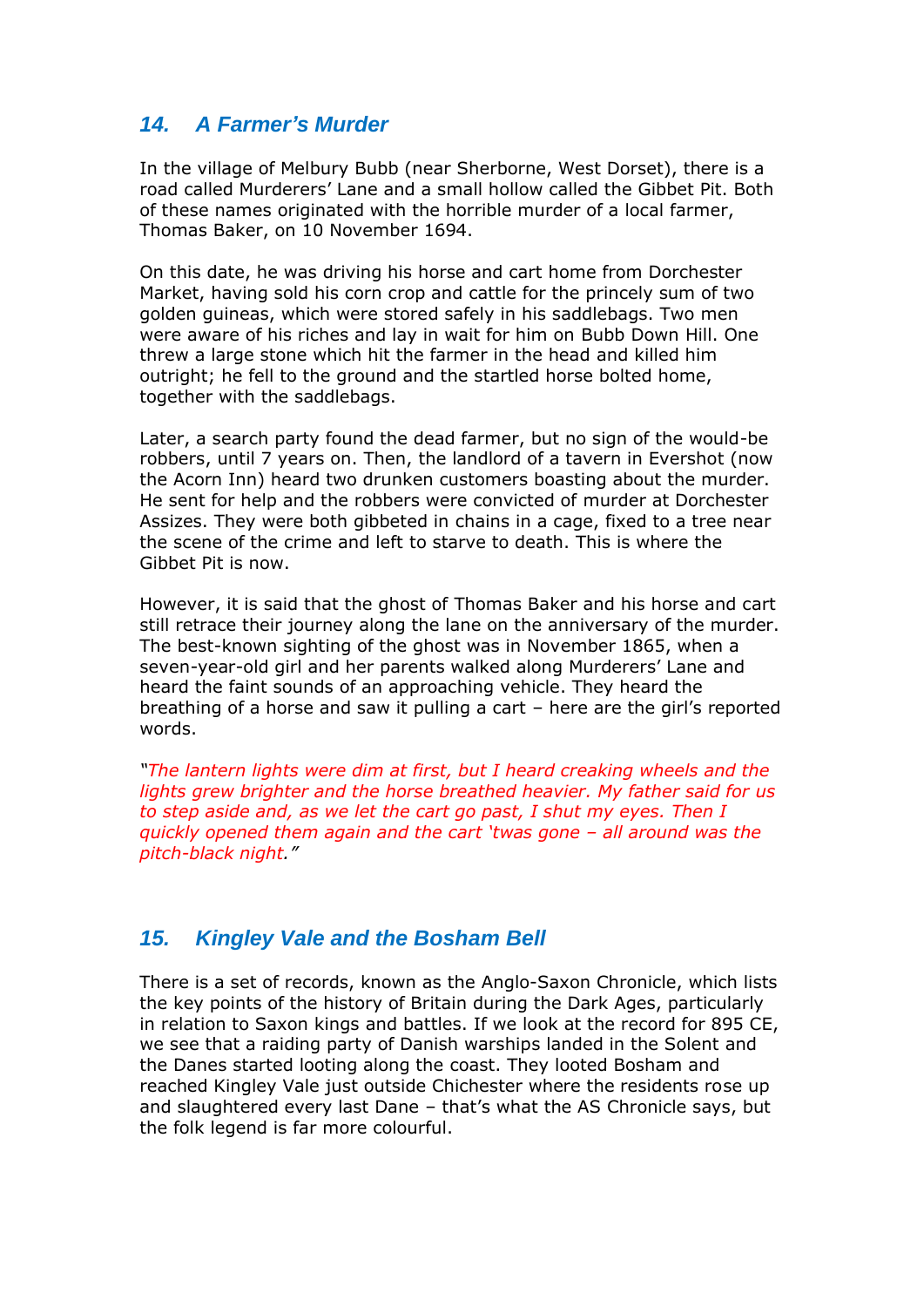As you know, the Danes were great believers in dragons, particularly the great dragon/serpent that lay at the roots of the world tree, Yggdrasil. That is why so many Danish ships had dragons carved on their prows – as a symbol of bravery, to frighten opponents and to protect the crews against sea monsters.

The Danes were wary of Saxon resistance and approached Chichester by night, stopping in Kingley Vale. While they were among the yew trees, a mist arose and (allegedly) took the form of a ghostly dragon, whilst the trees seemed to menace the invaders. The Danes thought they were being attacked and ended up slaughtering each other in the mist and the gloom. The Chronicle says that the Danes were killed by the Saxon residents, but the yew grove still exudes an air of ancient menace. If you cut into one of these yew trees, the sap has a pinkish red colour like blood and the yew bark is sharp and splintery, just like dragon scales.

At the same time that the Danes were being killed by the Kingley Vale dragon, other members of the same raiding party were busy looting Bosham. At the time, church bells were vital to the life of a village – often new bells were baptised and the sound of bells could drive away demons and thunderstorms. In addition, bells were rung for weddings, funerals, times of services, local celebrations, etc, etc.



So, back to 895 CE and the marauding Danes took everything of value from the town, including the largest bell from the church. The massive bell was lowered into a dragon ship, which sank down under the weight until it was only just afloat. As the ships started to pull out of Bosham Harbour, a group of monks ran back to the church to ring the remaining bells in such a way as to summon a thunderstorm.

At once, the sky darkened, the winds became stronger and the waves were choppy. The Danish ship with the bell was swamped, the bell broke free of its moorings and crashed through the side of the ship. Both ship and bell sank to the bottom of the Bosham Channel.

Hundreds of years later, the villagers tried to retrieve the bell, but it was too heavy for ordinary nets and chains. Today, it remains at the bottom of the harbour, but it is said that when the bells of Holy Trinity church in Bosham ring out on a misty evening, an echo can be heard across the harbour from the sunken bell.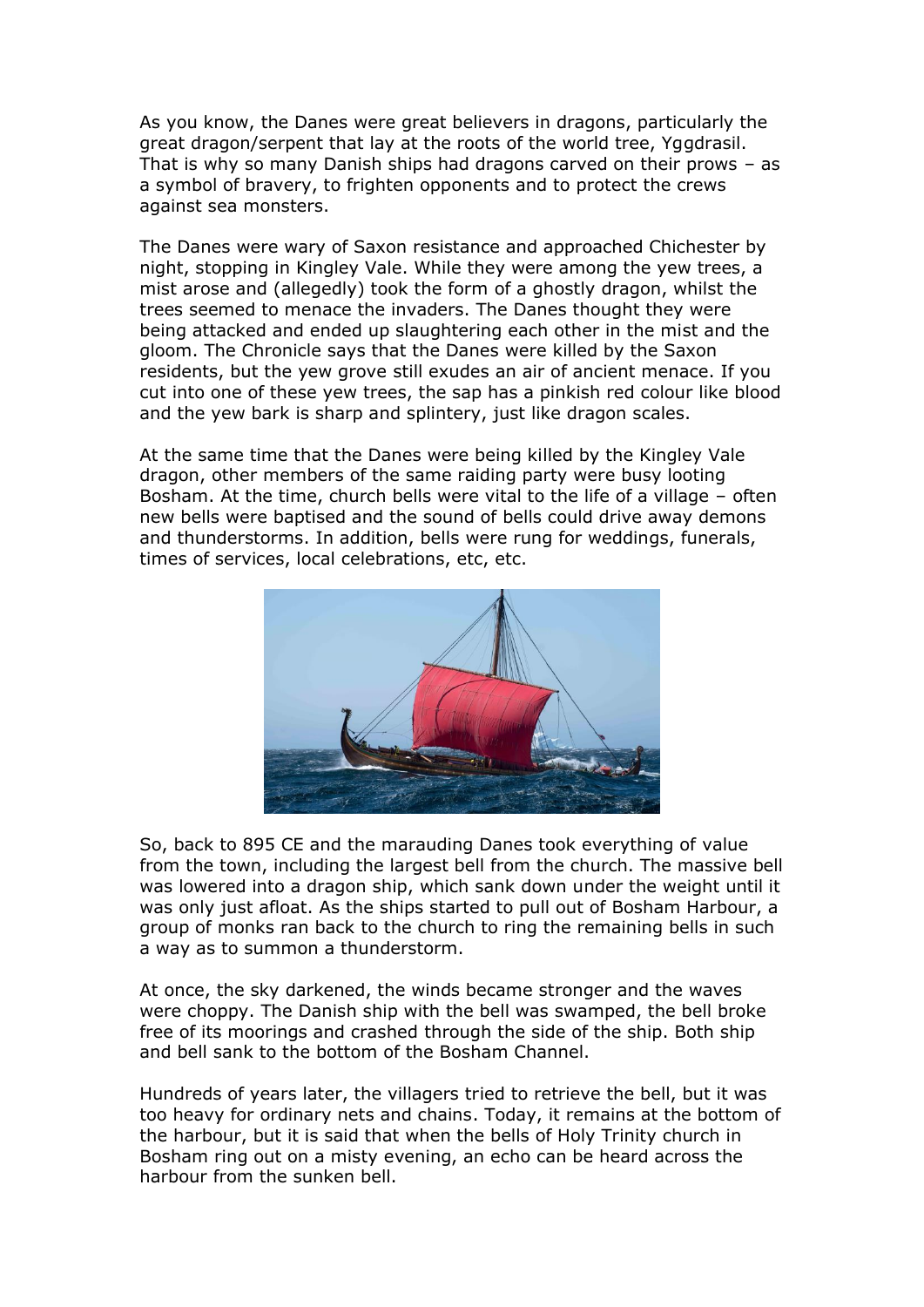## *16. The Beaminster Ghost*

Reported in the *Gentleman's Magazine* of 1774, here's the story of a ghost that appeared in broad daylight and was seen by a lot of people.

On Saturday, 27 June 1728, the boys who attended St Mary's Church in Beaminster for their education were let out of their lessons around noon. Some 12 or so boys went to play ball outside the church and 4 of them went back in to look for old pens. While in there, there was a loud clattering noise, they ran outside to tell their friends and decided that someone was trying to frighten them.

They went back inside, but no-one was there and a similar noise was heard. They ran round the church and also heard the sounds of someone preaching and people singing. The boys gave up and went back to play. After a while, one went inside for a book and he saw a coffin in the schoolroom. He called to his friends – five of them saw the coffin and then they saw the figure of John Daniel, a boy who had died 7 weeks earlier. One of the witnesses was John's half-brother.

All the witnesses were questioned by the local magistrate, Colonel Broadrepp, particularly one boy who had not known John Daniel in real life, but who gave an exact description, including clothes. People who had buried John Daniel were able to verify the clothing – the boy's body had been found in an obscure field, some 300 yards from his home. He had been buried without an inquest as many villagers knew that the boy had suffered from fits.

After the appearance of the ghost, John Daniel's body was exhumed and the coroner decided that the boy had actually been strangled – partly because the bones of the neck were disjointed and partly because burial witnesses said that the corpse had black bruises on the neck. Despite the finding of murder, no murderer or motive was ever discovered, but the ghost has not been seen since.

### *17. Joseph Hempsall's Ghost*

Here's another ghostly tale, this time from the Cambridgeshire fenland.

Joseph Hempsall was a true-born fen dweller. He lived in a small cottage on the Soham side of Wicken Fen during the late 17th century. Every evening, Hempsall would cross the fen, known locally as Big Bog, to drink with his friends at a tavern in Wicken.

One night, when he was quite drunk, a thick fog came down over the fens: it was so thick that Joseph's friends begged him not to go home that night, but take a room at the tavern instead and go home the next day. Hempsall wouldn't listen to them – he prided himself on his knowledge of the fens and was convinced he could make it home safely. He set off through the fog towards Soham.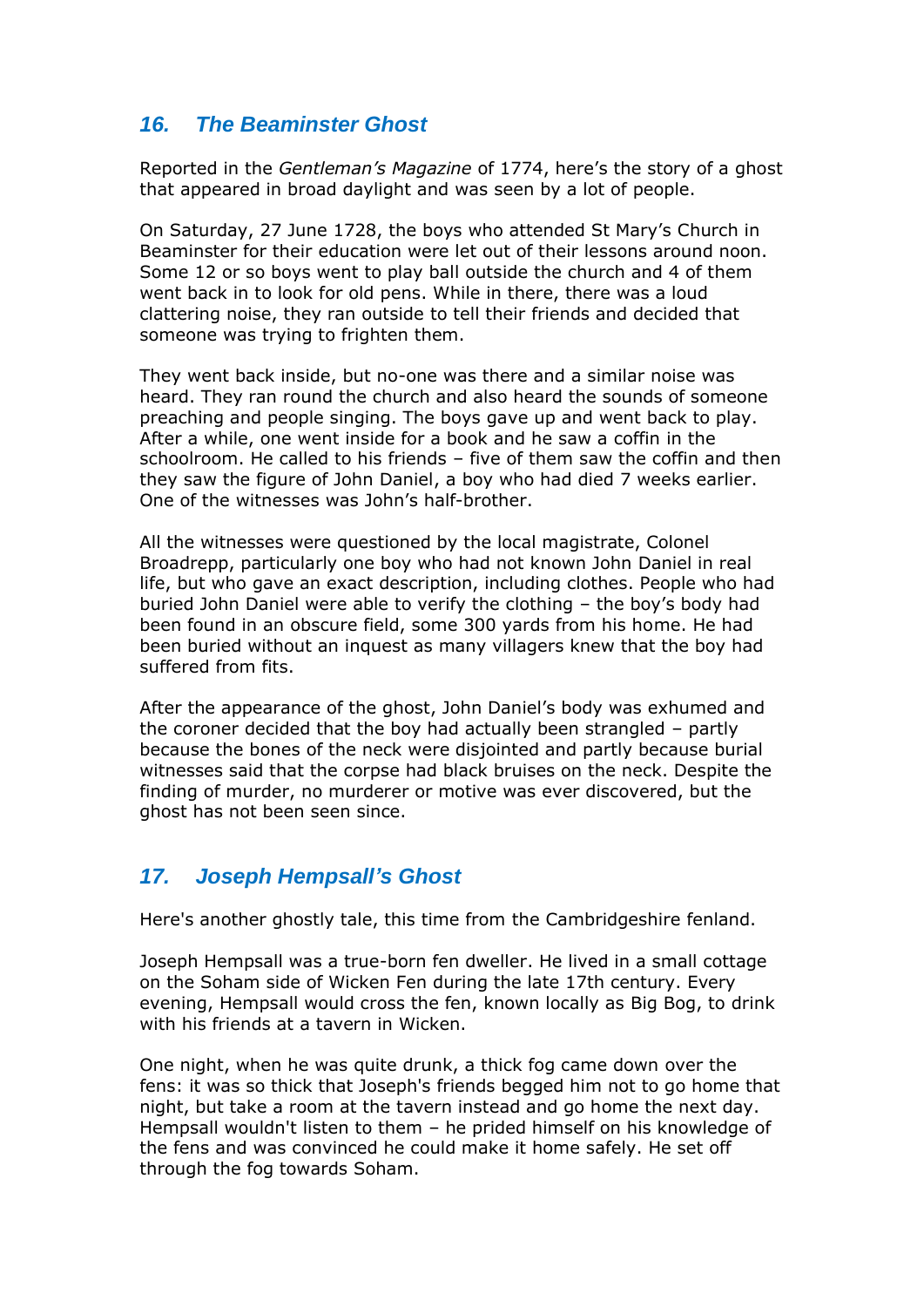When Hempsall didn't return to the tavern for the next few days, his friends began to worry. Two of them decided to visit Joseph's house and make sure he was all right. They were met by Hempsall at the bank of the fen, but he was different. He was pale and gaunt and, as they walked together, he didn't say a word until they reached the cottage gate. At that point, he turned and announced, "As I am now, so one day will you be. Fetch me from Big Bog and bury me in Wicken Churchyard."

He then vanished into thin air, leaving his companions understandably shaken. On their way back to Wicken, they found Joseph's body at the bank of the fen, at the spot where he'd appeared before, lying half in and half out of the reed-choked water with a terrified expression on his face. His body was buried in Soham Churchyard, but this apparently angered his spirit, because people began to see Joseph Hempsall's mournful ghost, which would tell them, "*As I am now, so someday will you be! Bury my bones in Wicken Churchyard or I will not rest*!"

So many people were frightened by the ghost that his body was exhumed and reburied at Wicken. The frequent haunting stopped, but Joseph Hempsall's ghost still appears in the area, warning people that, "*As I am now, so one day will you be*!"

#### *18. Jenny Greenteeth*

I guess it all started with the annual apple howling. I'm old now, but I remember the events of that terrible year as if it was yesterday. I used to live in the village, but not since then and only yesterday, I heard that several children have gone missing from there over the years.

Just to explain the custom to you folks, apple howling by night was an ancient tradition in our village, part of the wassail. One local farm had many apple trees and the previous year had produced a bumper crop. But to ensure good apples, you have to drive out the orchard demons from the trees or they will ruin the crop for the next year.

So the whole village set up for the howling and we all followed in a torchlight procession down Pegs Lane to the orchard. The village elders surrounded the oldest tree and everyone shared in the wassail cakes and cider. Then the elders hit the tree with sticks to rouse any demon and other villagers fired their shotguns into the upper branches in case a demon tried to hide up there.

We sang the wassail, ate more cakes and the ritual was over for another year.

And then I saw, at least I thought I saw a movement in the tree – up high, just a shadow really and then it was gone. We all went home, but I saw Old Jen trailing along slowly. Well, that was usual. To me, she seemed about 90 years old anyway and the long walk to the howling in the dark and cold hurts the bones when you're old. I went back to help her, but she snarled at me, pushing my arm away – so I left her alone.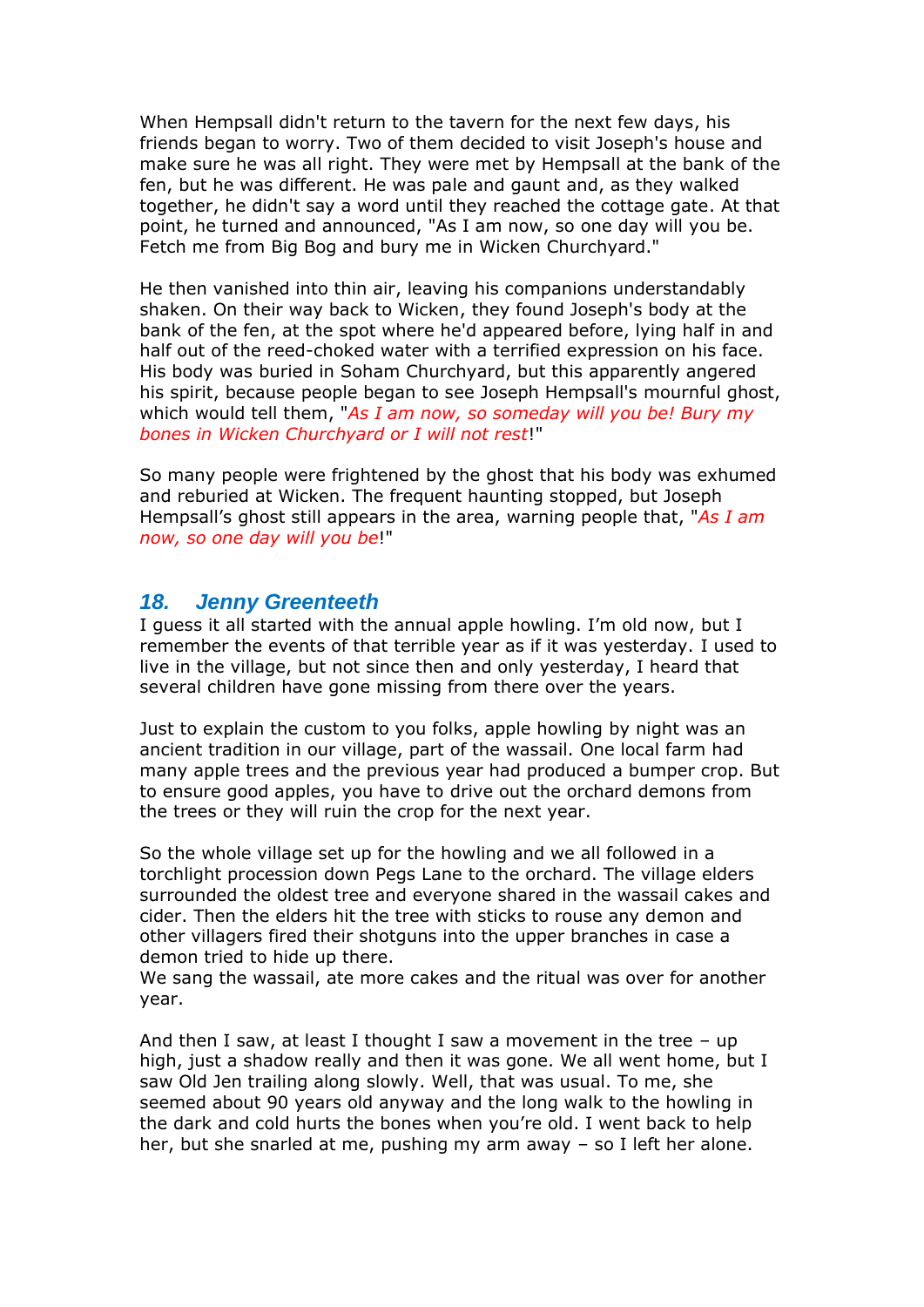The apple howling was in early January, but when I tell you that the village had its worst run of luck for many years, that was a fact. Not only was the apple crop bad, but rain ruined much of the harvest. One of the inn-keeper's daughters, playing by the mill-pond, fell in and drowned. A cart ran out of control on the village green and hurt some children. There were lots of unexplained fires and that's a problem with hay ricks or thatched cottages.

When did people suspect the truth? Can't really put a time on it, but it seemed to me that we were all avoiding Old Jen. Her temper was never good, but she was always angry and she seemed to be around each time another accident took place. Finally, a group of elders and the local priest went around and we all heard what happened next. Old Jen had gone, left her house and all her goods, but her clothes and walking stick were found by the river that evening.

And I saw the result – just me, out of all the village, but I'll never forget it, because we were mistaken – all of us – the apple howling had not driven out the demon. The demon had just moved into the most vulnerable person there – Old Jen – and then carried on its mischief. I'd crept down to the river that night to see where Old Jen had died and I saw something. It was most like an old woman with green skin, long wet hair and very long sharp teeth. I saw the teeth glow green in the moonlight and it had hold of an animal which it dragged into the water. Nothing surfaced. And that's my story.

#### *19. The Bird of Death*

A tale from Devon, where I discovered the grim tale of the Oxenham Bird. Just near the northern edge of Dartmoor is the village of South Zeal, wherein one can find Oxenham Manor. The Oxenham family lasted from the reign of Elizabeth I to last century and the ghost that haunted this family took the form of a spectral white bird.

If any member of the family saw the white bird, that person was doomed. For example, the father of Lady Margaret Oxenham saw the bird on the eve of his daughter's wedding. As she claimed not to have seen it, her father stayed silent. During the wedding, a jealous ex-lover rushed into the church and stabbed Lady Margaret to death.

In 1635, John Oxenham was 22 years old, 2m high and healthy. Seen as "a pious lad with a bright future", he fell sick and died, two days after seeing a bird with a white breast hovering over him. There were several witnesses – two days later, John's sister-in-law had a similar visit.

Many other people (not just Oxenhams) saw the white bird over the centuries. William Oxenham and his friends saw it in the  $18<sup>th</sup>$  century (1743), but he stated that he was quite healthy, thank you, when the bird was seen – three days later he was dead and buried. The last Oxenham to die in England (Richard), did so in Exeter in 1970 – he and his friends saw a large white pigeon in the death chamber, but could not find it later, despite all the windows being closed.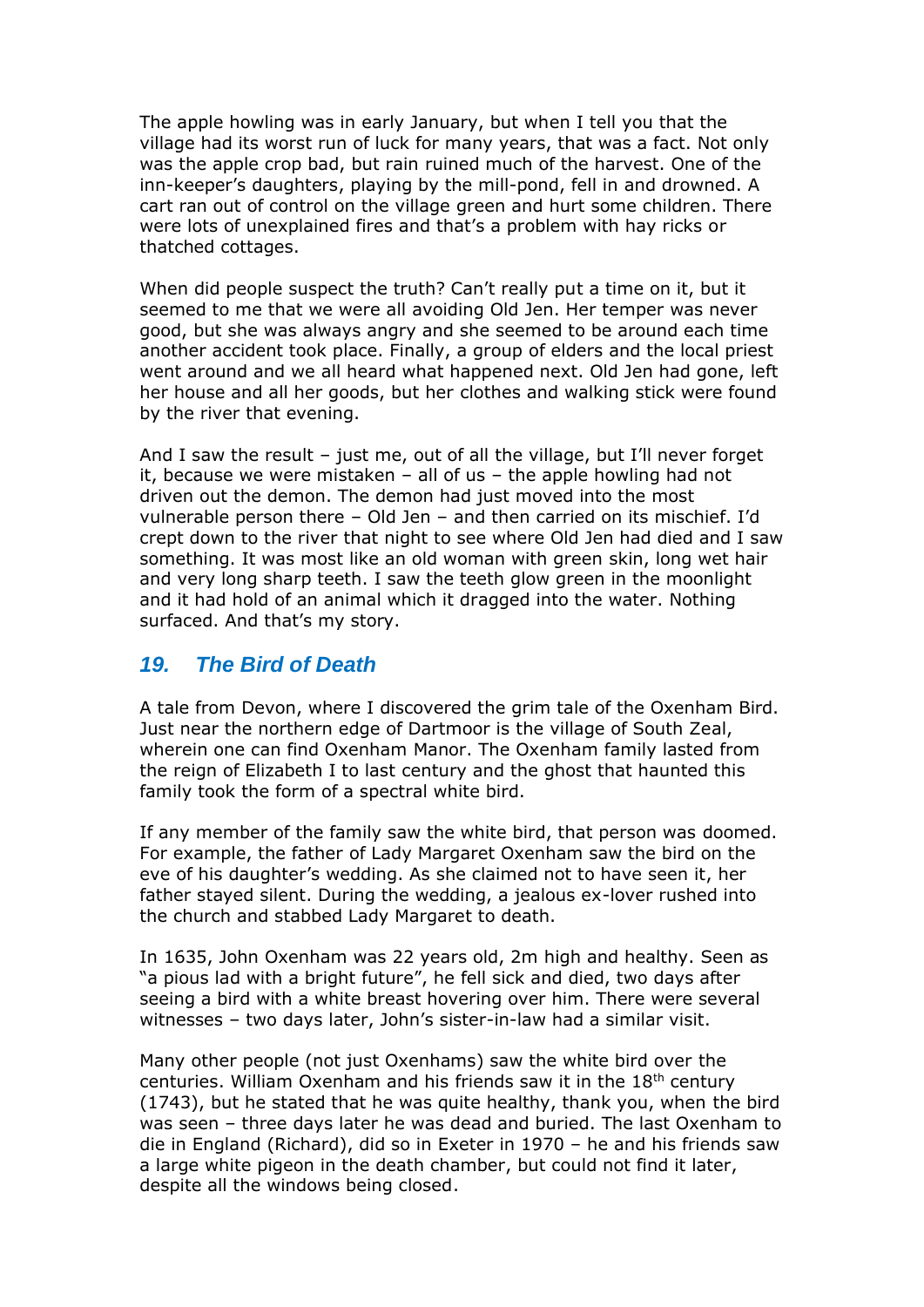### *20. Chambercombe Manor*

And so, still in Devon, we go to Chambercombe Manor in the  $17<sup>th</sup>$  century. This stately home is located near Ilfracombe in Devon and belonged to Alexander Otway at the time of this story. Alexander made his money through wrecking = luring ships onto the rocks for plunder.

One night, Alexander & his son (William) caused a large ship to run aground. As his father looted the ship, William Otway rescued a beautiful woman from the wreck. They soon married and had a daughter (Kate). When Kate grew up, she married an Irishman and they moved to Dublin.

After a while, William Otway ran short of funds. He decided to take up the family tradition of wrecking ships for profit. During a terrible storm one night, William caused a ship to run aground and he discovered a badly injured and disfigured woman in the waves. He took the body up to the house, but she died there. After robbing the body of all the jewellery and clothes, he realised that it was the body of his own daughter. Overcome with guilt, he hid the body in the house and left Devon forever.

Fast forward 200 years to the 1860s, when the new tenants of the Manor were exploring the house and they discovered some secret rooms and false walls. Inside one of the secret rooms was an old four-poster bed and the skeletal remains of Kate, William Otway's daughter, who is said now to haunt the house on stormy nights.

### *21. Berry Pomeroy Castle*

Berry Pomeroy castle is in Devon not far from Totnes and it has two wellknown ghosts. The 12th century castle was home to the Pomeroy family for nearly 500 years after the Norman Conquest, but the family lost their lands in 1549 when Thomas Pomeroy took part in a religious rebellion. The castle passed from owner to owner until it was damaged by fire in the 18<sup>th</sup> century. It is now reported to be one of the most haunted buildings in the UK.

One ghost is the White Lady; she haunts the dungeons, rising from St. Margaret's Tower to the castle ramparts. She has been identified as the ghost of Lady Margaret Pomeroy, who was imprisoned in the dungeons by her sister, Lady Eleanor. Eleanor was insanely jealous of her younger (and prettier) sister. So, she imprisoned her in the castle dungeons over a love triangle. Lord Pomeroy was away on a crusade and Eleanor had been left in charge. Margaret was locked away for nearly 20 years, until Eleanor decided to starve her to death. The ghost causes feelings of depression and fear by all who have seen her and her light has been seen in St Margaret's Tower at least once every year.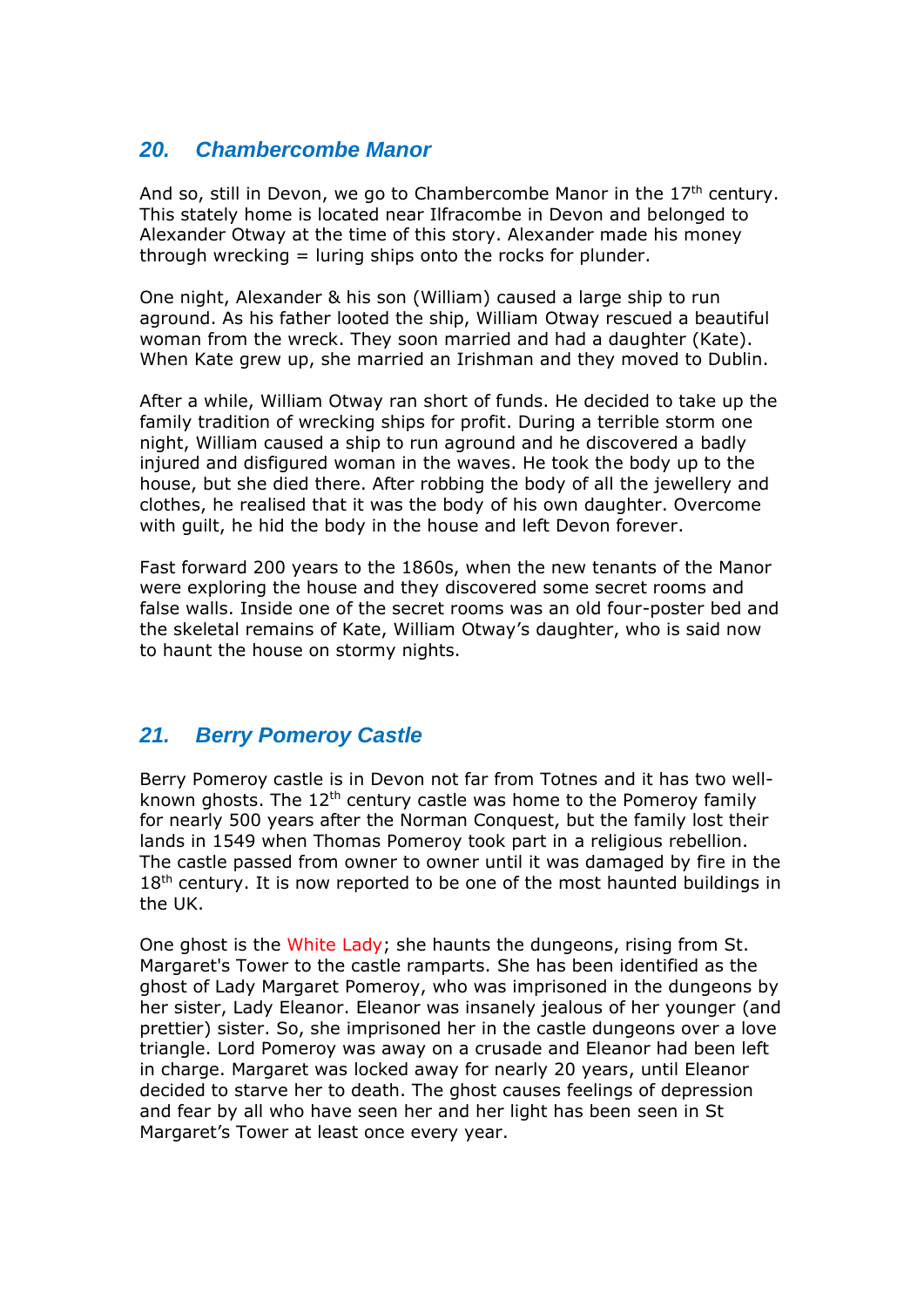Another ghost is the Blue Lady and she has been seen there as far back as the 18<sup>th</sup> century. Dressed in a long blue cloak and hood, it is claimed that her appearance foretells a death. She is reported to be the daughter of an early Norman lord, who gave birth to a child after an incestuous relationship. Shortly after its birth, she strangled the baby herself and now her spirit cannot find peace.

In the late 18<sup>th</sup> century, a well-known doctor (Sir Walter Farquhar) saw the ghost. He was treating the ill wife of a steward and he saw a young woman in a blue dress, wringing her hands in obvious distress, moving up a staircase. He asked the steward who the woman was and the steward explained that the ghost was an omen of death. The steward was upset as he thought his wife would die, but the doctor dismissed the idea as ridiculous. The wife had been recovering well, but she died without warning later that day!

#### *22. Pluckley Ghosts*

Pluckley is a small village in Kent, not far from Ashford. In 1989, the *Guinness Book of World Records* listed it as the most haunted village in England, with some 12 different ghosts. Other sources, such as *Mysterious Britain and Ireland*, have noted the reported sightings of up to 15 different ghosts. Of all the ghosts, the only repeated sightings over the past two decades have been the monk and the phantom coach. It is not possible to detail every sighting, so I'll describe the 12 main ghosts in summary form.

Let's start with the phantom coach, which haunts Maltman's Hill - many people have heard the sounds of a horse-drawn coach there and the coach itself has been seen in Pluckley. One October night, a married couple were returning home by car from babysitting their grand-daughter. At Pinnocks Crossroads, the woman saw a coach being pulled by horses with light coming from its windows. On another occasion, a local resident (using back roads to drive home) had the coach pass straight in front of him. In early November 1997, around 7.00pm, someone who was driving through Pluckley had the inside of their car filled with the sound of horses' hooves on cobbles: the road wasn't cobbled, but would have been in the past.

Next, we come to the monk, who is supposed to haunt Greystones House or, to be more precise, the grounds of the house. The house was called Rectory Cottage when it was built in 1863, as a home for the rector of St Nicholas's Church. It became Greystones in 1924.

Another oft-sighted ghost is the highwayman at what used to be Frith Corner. The unknown highwayman was ambushed by either the law or by other criminals and killed with a sword, pinning him to a hollow oak tree that once stood in this area. In some accounts, there was a fight between the highwayman and his attackers and, in others, he was trying to hide in the hollow tree and when it was pierced through the tree. According to legend, several ghosts appear in a re-enactment of the killing.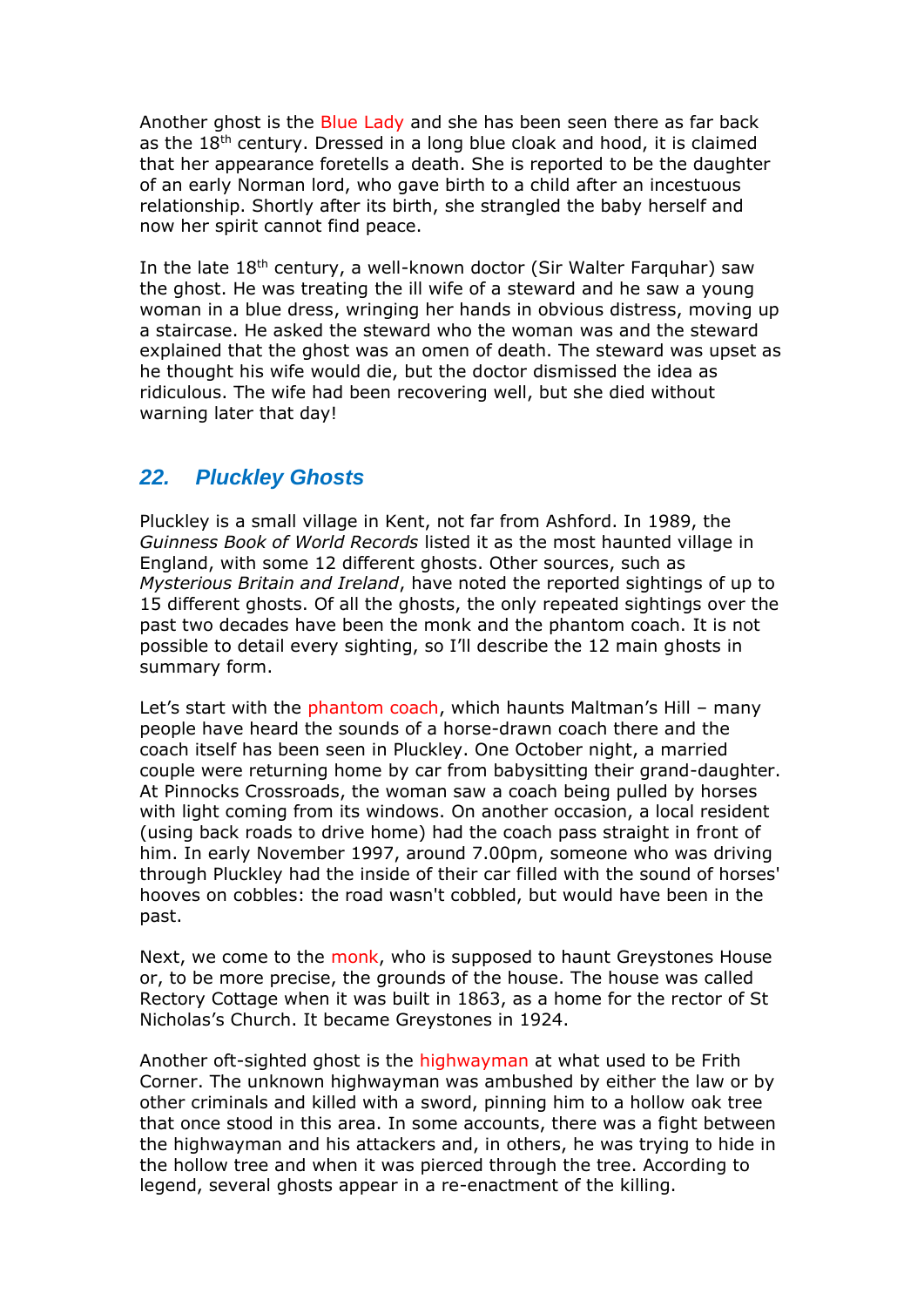The ghostly figure of the gypsy woman smoking a pipe (also known as the watercress woman) is usually seen at the Pinnocks Crossroads Bridge. It is said that the woman once sold watercress that she found in the stream, but there was an accident one night when a spark from her pipe set fire to the alcohol in her drink. She burned to death and has haunted the site since. Witnesses have described her as being a misty figure that sits on the bridge.

#### **Some other Pluckley ghosts are listed below.**

- 1. A black shadow has been seen near the ruined windmill by The Pinnocks. The mill was closed in the 1930s and burned down in 1939 after being hit by lightning.
- 2. After the First World War, a schoolmaster from a nearby village committed suicide in Pluckley by hanging himself and his ghost is supposed to walk here. This ghost is sometimes confused with the story of a military man who hanged himself in Park Wood, for reasons unknown.
- 3. Several versions exist of the accident at the clay pit and brick works. What is agreed is that a man was killed there either because he fell into the clay pit and was trapped or a wall of clay fell on him. This ghost takes the form of ghostly screams in the disused clay pit.
- 4. Rose Court is another haunted Pluckley house that has a ghost from a suicide, this time from Tudor years. The ghost is a lady, believed to be part of the Dering family who ate poisonous berries to kill herself. Her phantom can be seen in Rose Court or its grounds in the late afternoon, calling for her two dogs.
- 5. The White Lady has two localities to haunt the site of the Dering manor at Surrenden Dering, which burned down in 1952 and the inside of St Nicholas's Church, where there is a tunnel between church and manor. During 1918-39, the manor was used as the American Embassy and several official visitors saw her ghost – one of them shot at her and the bullet hit the wood panels behind her.
- 6. The Black Horse pub is old and was once a farmhouse, the home of the local bailiff. It is haunted by a poltergeist that takes clothes away and returns them much later.
- 7. The Dering Arms was once an old hunting lodge is said to be haunted by an old lady in a bonnet. This ghost is often mistaken as a customer whilst sitting at a table.
- 8. The Blacksmiths Arms is haunted by a cavalier in one of the upstairs rooms.

### *23. Ghostly Nuns*

Thinking about ghosts in unlikely places, brings another similar case to mind, namely the nuns of the Roundshaw Estate in Croydon. Before the estate was built, this was the site of Croydon Airport, which had been an amalgam of two First World War airfields at Waddon and Beddington.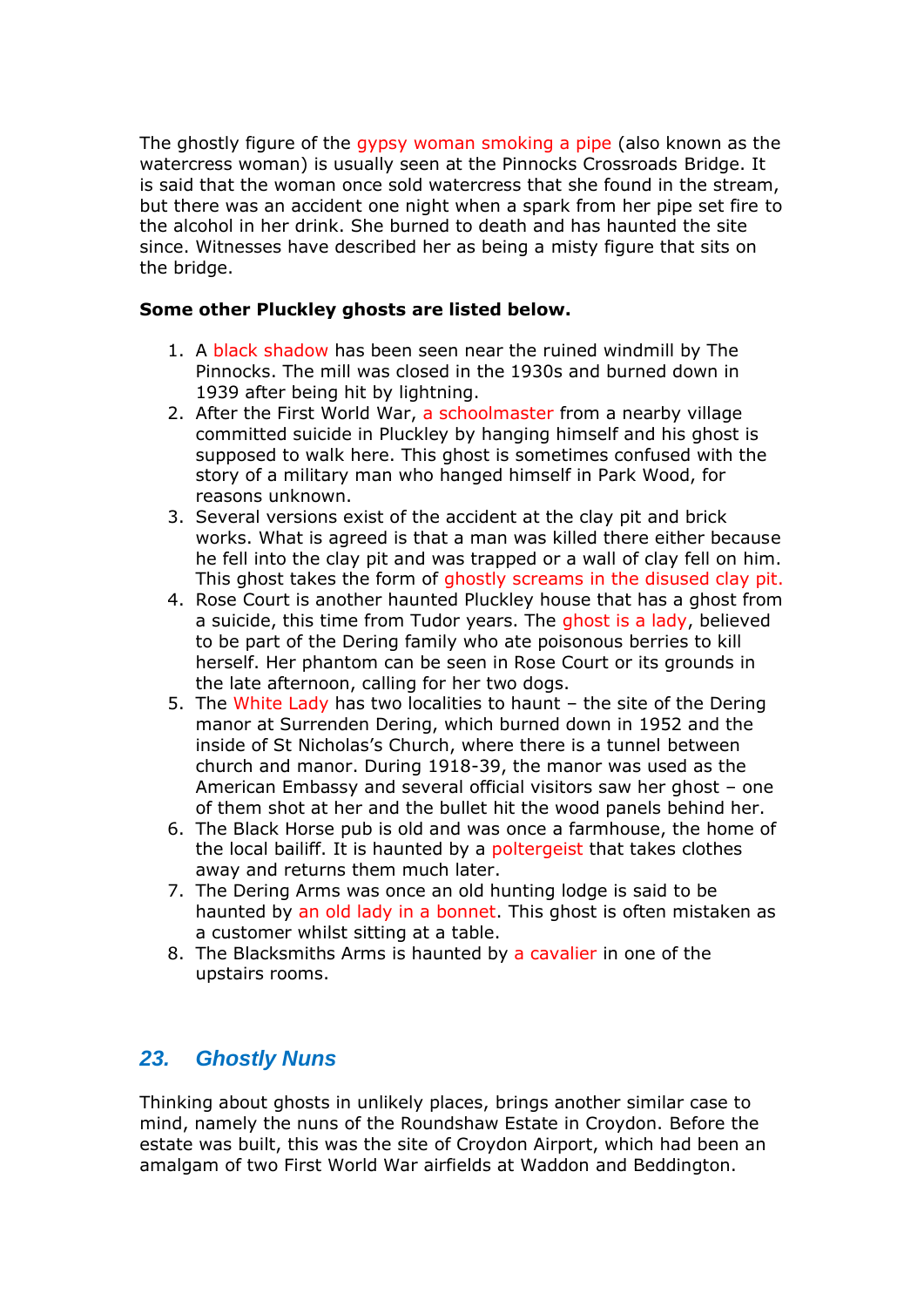Croydon Airport was taken over by the RAF in 1939 and was vital during the Battle of Britain. After the war, it was used for commercial flights until 1959. Nowadays, there's a small aircraft museum, not far from Fairfield Halls, in fact on the A232.

And this was the cause of the trouble – a Dakota crashed in foggy weather in 1948 at Heathrow whereas at Croydon, a Dakota crashed during a snowstorm in January 1947. The Spencer Airways Dakota was travelling to South Africa, but collided on the runway with another plane bound for Czechoslovakia. Twelve people died in the crash, including three nuns from the *Congregation des Filles de la Sagesse*, who were travelling to Nyasaland.

The phantoms of the three nuns have been seen walking around Roundshaw Estate and were reported frequently in the mid-1970s. On one occasion, a nun was seen in the bedroom of a new-built house, telling a bedtime story to a little boy. A phantom nun has also been seen in the lounge of another house, causing the occupant to ask the authorities to be transferred to another house, but most of the sightings have taken place on the estate's roads.

### *24. Bleeding Hearts*

Here's a tale from the 18th century now, first quoted in *"Gentleman's Magazine"* for 1827. There was a pretty young woman who was the daughter of a yeoman farmer in Buckland. She was so pretty that she caught the eye of the son of the local lord of the manor. Her father tried to warn her, but she thought that she was in love and they would be married. At first, the young man was flattered and played along, even though he knew they could never marry. The couple kept their meetings secret from both their families and met by a large stone on the brook at Buckland.

The young man continued to make all sorts of promises to the girl about their marriage, right up to the day when they met by the brook as usual and he didn't ask for her hand in marriage, but demanded a more physical expression of her love. The girl refused at once, but her shock at being betrayed by the man she thought loved her was too much and she instantly dropped dead by the stream.

Suddenly the young man realised that he did love her and was truly sorry for his behaviour. He took his knife and plunged it into his heart, watching his blood trickle over the large stone where they used to meet. Next morning, that is where both the bodies were found – by the brook with the stone all covered in blood. Both young people were given Christian burials and the stone was washed clean by the next rain.

However, the traumatised spirit of the young lady continued to haunt the spot for many years and the stone seemed to be bleeding always into the brook. It was a popular tale and many people saw her spirit, known as the White Lady, including numerous farmers whose horses refused to pass the spot.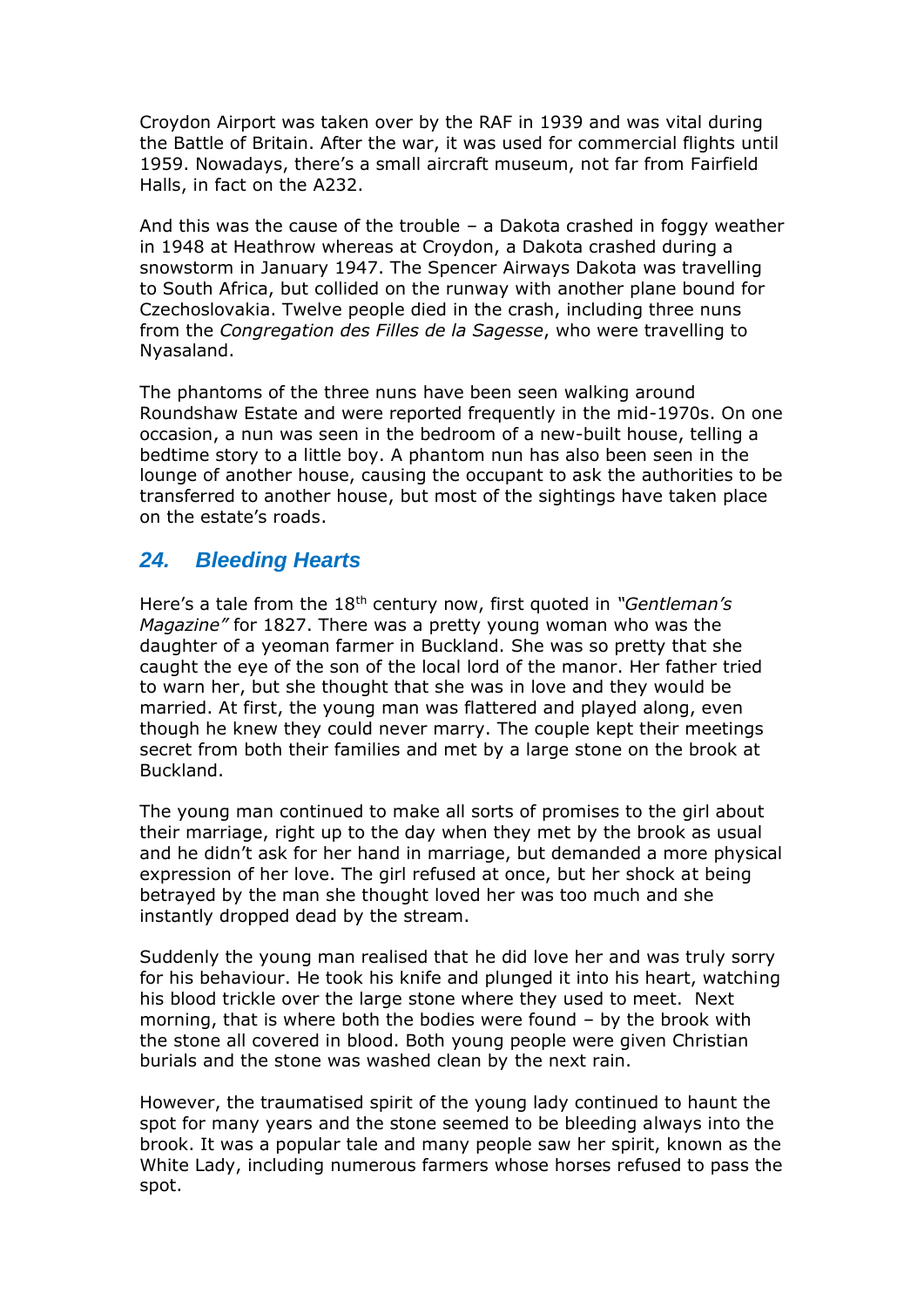In 1900, the then lord of the manor removed the bleeding stone to his garden, had a bridge built over the brook and the White Lady's ghost was not seen again. Today, the brook runs under the A25 at Buckland and a garden centre is located just where the bleeding stone used to lie.

#### *25. The Daemon Cat*

Let's finish in the little Essex village of Hatfield Peverel in 1565. The Witchcraft Act of 1563 was still new, but there weren't any trials. You might say that everything started with the cat.

Elizabeth Waterhouse had a black cat and she named it Satan. The cat, reputedly, had the power to grant its owner's wishes. So, Elizabeth loaned the cat to her sister, Agnes.

Agnes did what anyone might do in the circumstances – she opted to test the claim on one of her own pigs: the pig died, as Agnes requested. That seemed like a success, so Agnes went large (you might say) by wishing for the following.

- 1. The death of three pigs belonging to the local priest.
- 2. The death of three geese belonging to a neighbour, following an argument.
- 3. The death of another woman's cow, following an argument.
- 4. When someone in the village refused to sell yeast to Agnes, she wished for the brewing to fail.
- 5. When someone in the village refused to give butter to Agnes, she wished for the dairying to fail.

**Note:** each wish came true and, in each case, Agnes rewarded the cat with lots of milk and treats. The details of the wishes were recorded from a later confession by Agnes.

Things went sour for Agnes in 1566 when her 18-year-old step-daughter (Joan) decided to test out the cat too. Another village girl refused to give some cheese and bread to Joan, so Joan wished for a dæmon to torment the girl. According to the village girl, she was harassed by a dæmon dog that ruined the butter-making and carried a knife. The Waterhouse women (all three of them) were accused of witchcraft, despite Joan saying that she'd sent an ordinary dog over to disturb the other village girl.

In addition to the witchcraft, Agnes Waterhouse also confessed to two murders – her own husband and another local man – plus various acts of petty revenge against her neighbours over the years since she inherited Satan the cat.

As you might expect, Agnes was found guilty of both murder and witchcraft; she was hanged on 29 July 1566, as the first person to be executed in England for witchcraft. Joan was acquitted and Elizabeth was sentenced to a year's imprisonment, only to find herself on the gallows in 1579 for further witchcraft-related crimes.